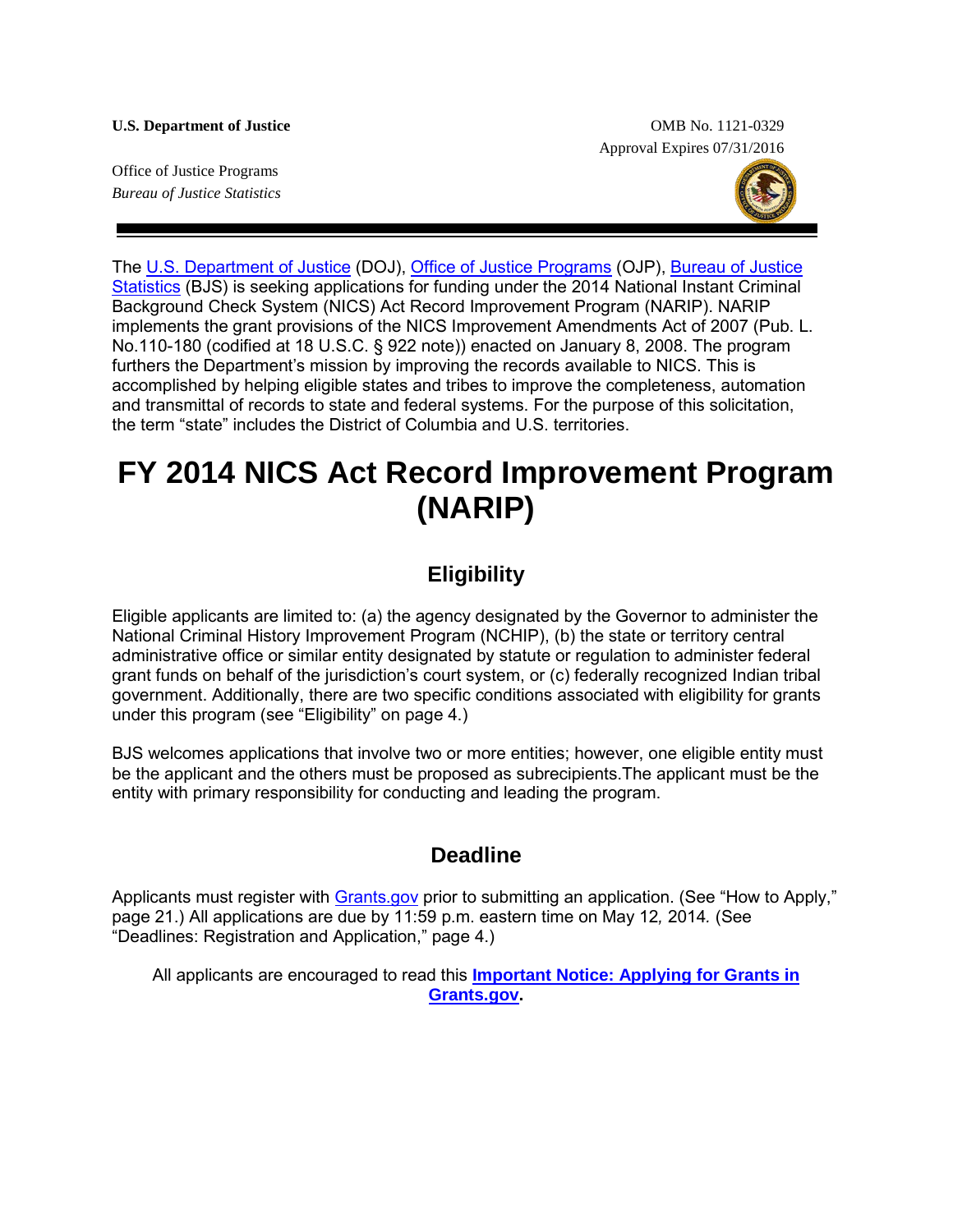### **Contact Information**

For technical assistance with submitting an application, contact the Grants.gov Customer Support Hotline at 800-518-4726 or 606-545-5035, or via e-mail at [support@grants.gov.](mailto:support@grants.gov) The [Grants.gov](http://www.grants.gov/applicants/apply_for_grants.jsp) Support Hotline hours of operation are 24 hours a day, 7 days a week, except federal holidays.

Applicants that experience unforeseen Grants.gov technical issues beyond their control that prevent them from submitting their application by the deadline must e-mail the BJScontact identified below **within 24 hours after the application deadline** and request approval to submit their application.

For assistance with any other requirements of this solicitation, contact Devon B. Adams, Chief, Criminal Justice Data Improvement Program*,* by telephone at 202-307-0765*,* or by e-mail at [askbjs@usdoj.gov.](mailto:askbjs@usdoj.gov?subject=2014NARIP) Include "2014NARIP" in the subject line.

Grants.gov number assigned to this announcement: BJS-2014-3834

Release date: March 20, 2014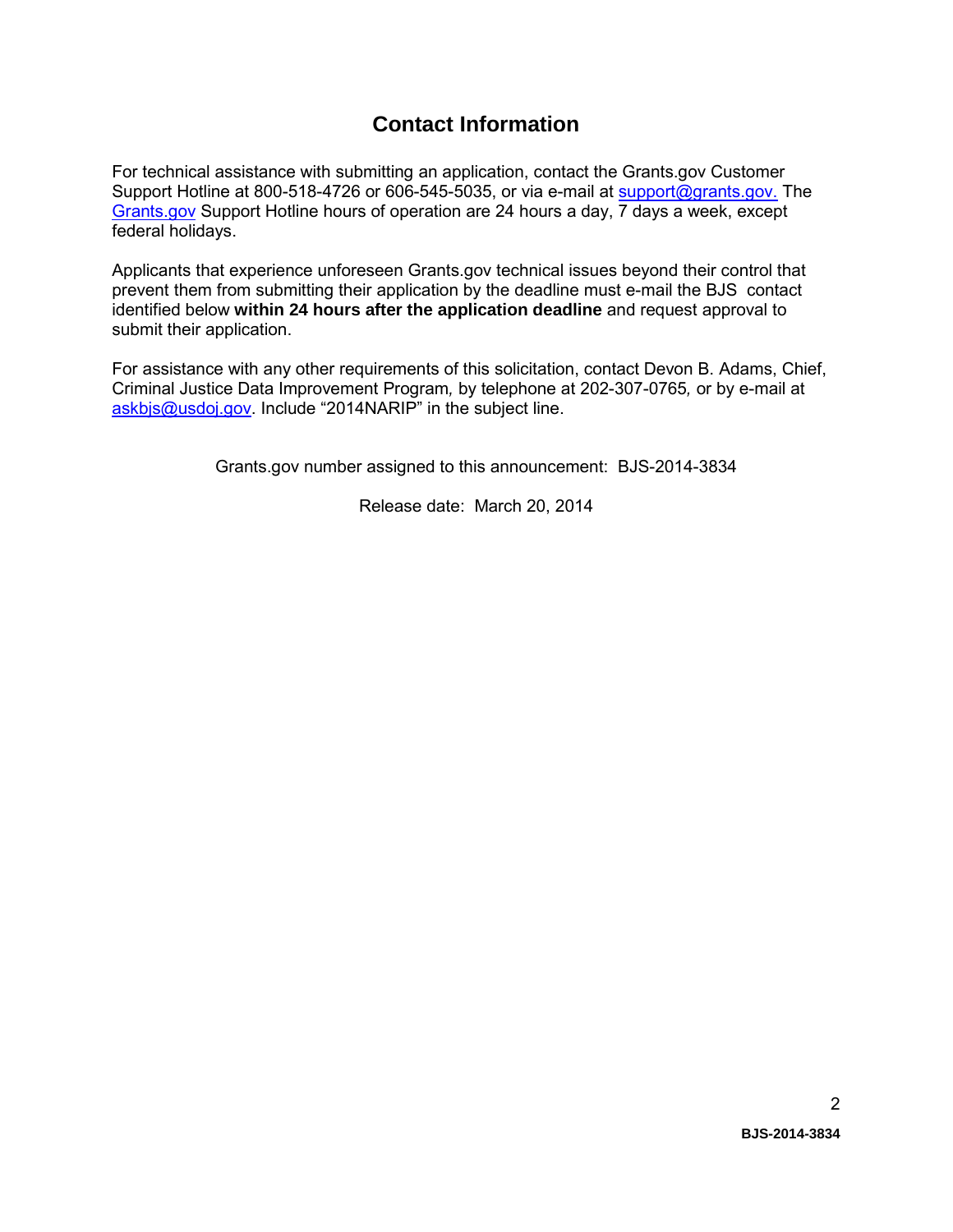| Information to Complete the Application for Federal Assistance (SF-424)12 |  |
|---------------------------------------------------------------------------|--|
|                                                                           |  |
|                                                                           |  |
|                                                                           |  |
|                                                                           |  |
|                                                                           |  |
|                                                                           |  |
|                                                                           |  |
|                                                                           |  |
|                                                                           |  |
|                                                                           |  |
|                                                                           |  |
|                                                                           |  |
|                                                                           |  |

### **Contents**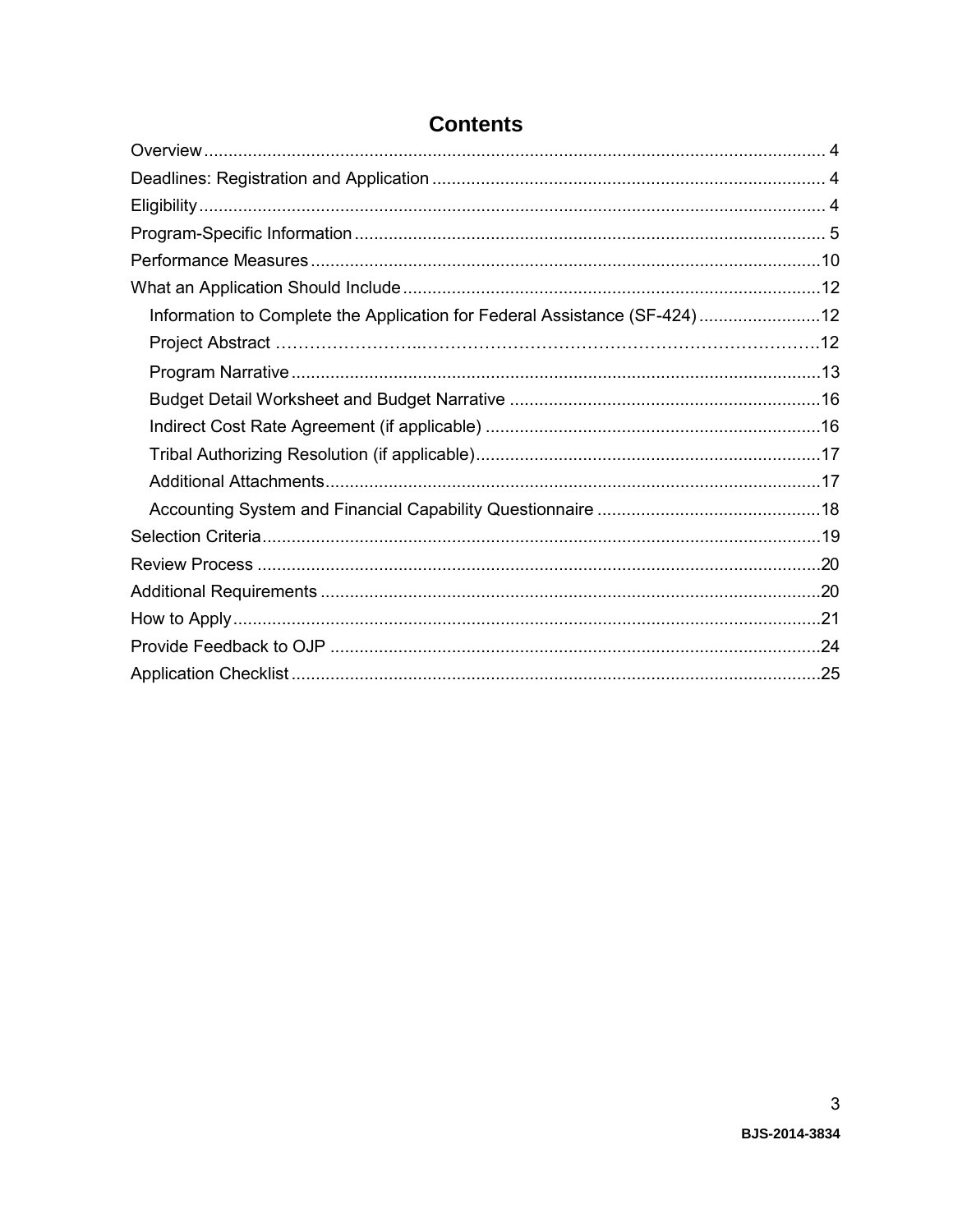# **FY 2014 NICS Act Record Improvement Program (NARIP) (CFDA # 16.813)**

### <span id="page-3-0"></span>**Overview**

BJS is publishing this notice to announce the continuation of the National Instant Criminal Background Check System (NICS) Act Record Improvement Program (NARIP) in Fiscal Year (FY) 2014, identify the program priorities, and provide information on application requirements.

The NICS Improvement Amendments Act of 2007, Pub. L. No. 110-180 ("the NIAA") was signed into law on January 8, 2008 in the wake of the April 2007 shooting tragedy at Virginia Tech. The Virginia Tech shooter was able to purchase firearms from a Federal Firearms Licensee (FFL) because information about his prohibiting mental health history was not available to the NICS, and the system was therefore unable to deny the transfer of the firearms used in the shootings. The NIAA seeks to address the gap in information available to NICS about such prohibiting mental health adjudications and commitments and other prohibiting factors. Filling these information gaps will better enable the system to operate as intended to keep guns out of the hands of persons prohibited by federal or state law from receiving or possessing firearms. The automation of records will also reduce delays for law-abiding gun purchasers.

The NIAA authorized a grant program to assist states in providing certain information to the NICS and prescribes grant penalties for noncompliance with the Act's record completeness goals. Additionally, pursuant to the Act, there are certain conditions, described under "Eligibility," that a state must satisfy in advance of receiving grants under the Act.

### <span id="page-3-1"></span>**Deadlines: Registration and Application**

Applicants must register with Grants.gov prior to submitting an application. OJP encourages applicants to **register several weeks before** the application submission deadline. In addition, OJP urges applicants to submit applications 72 hours prior to the application due date. The deadline to apply for funding under this announcement is 11:59 p.m. eastern time on Monday, May 12, 2014*.* See "How to Apply" on page 21 for details.

## <span id="page-3-2"></span>**Eligibility**

The NIAA provides that the grants authorized are to be made in a manner consistent with the National Criminal History Improvement Program (NCHIP).

The NARIP applications must be submitted by (a) the agency designated by the Governor to administer the NCHIP program, (b) the state or territory central administrative office or similar entity designated by statute or regulation to administer federal grant funds on behalf of the jurisdiction's court system, or (c) federally recognized Indian tribal government.

Note - In accordance with the NIAA (see 18 U.S.C. § 922 note), there are two specific conditions that each state must satisfy before being eligible to receive grants: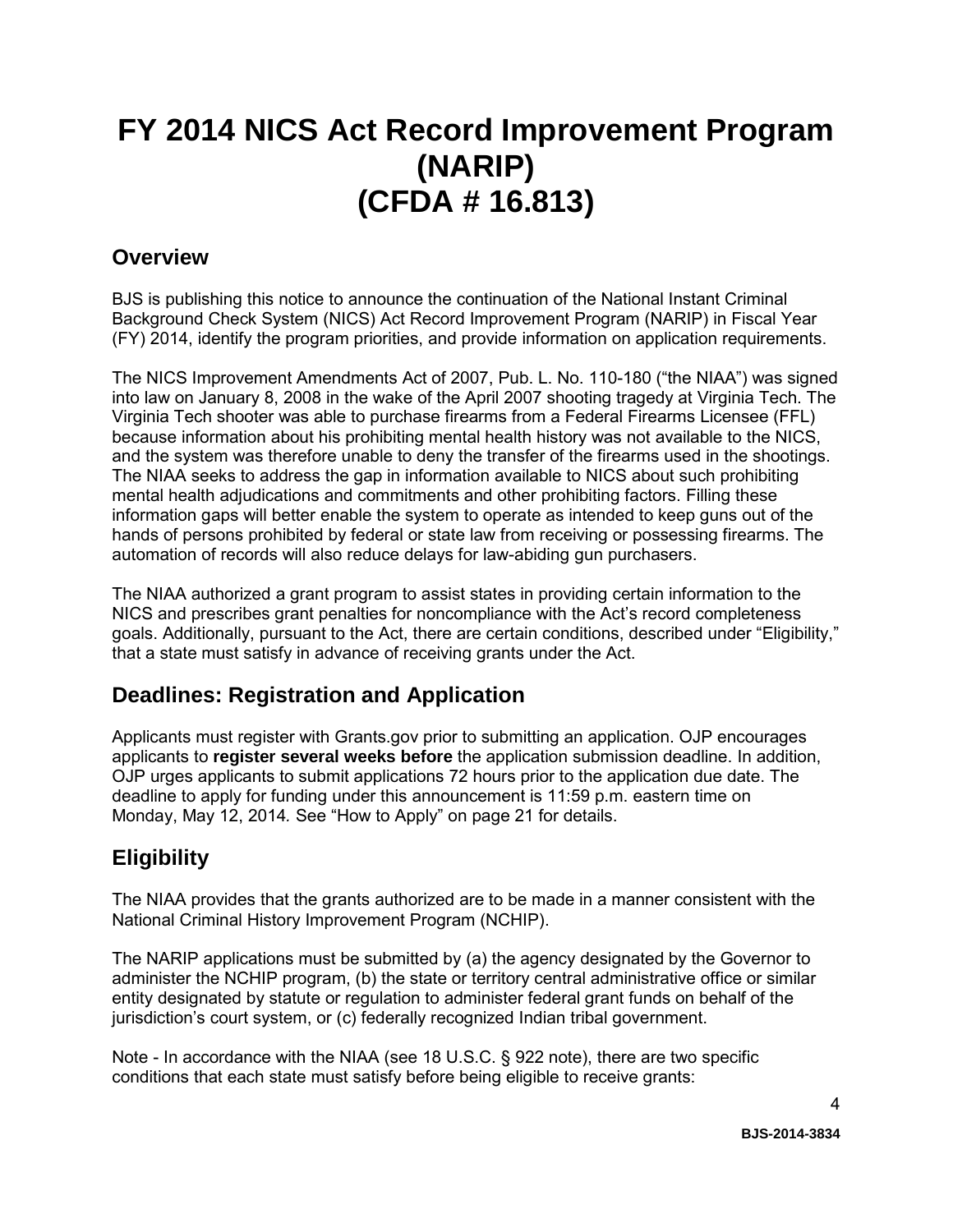- 1. First, "each State shall provide the Attorney General with a reasonable estimate, as calculated by a method determined by the Attorney General… of the number of the records" subject to the NIAA completeness requirements. *(Id.)* The last round of estimates were collected in 2011. Applicants under this solicitation should confirm with BJS whether this eligibility criteria has been met.
- 2. Second, "to be eligible for a grant under this [program], a State shall certify, to the satisfaction of the Attorney General, that the State has implemented a relief from disabilities program." *(Id.)* For the purpose of this solicitation, a "relief from disabilities program" is a program that permits persons who have been adjudicated a mental defective or committed to a mental institution to obtain relief from the firearms disabilities imposed by law as a result of such adjudication or commitment. This relief must be based on a finding, in accordance with principles of due process, by a state court, board, commission, or other lawful authority, that the circumstances of the disability and the person's record and reputation are such that the person will not be likely to act in a manner dangerous to the public safety and that the granting of relief would not be contrary to the public interest. The certification form is available on the ATF website at [www.atf.gov/files/forms/download/atf-f-3210-12.pdf.](http://www.atf.gov/files/forms/download/atf-f-3210-12.pdf) For further information, please visit NICS Improvement Act Questions and Answers on the BJS website at [www.bjs.gov/index.cfm?ty=tp&tid=49#q\\_and\\_a.](http://www.bjs.gov/index.cfm?ty=tp&tid=49#q_and_a)

Further, applications submitted on behalf of state court systems must specifically assure that: (1) the court system has the capability to contribute and will transmit pertinent information to the NICS established under section 103(b) of the Brady Handgun Violence Prevention Act (18 U.S.C. 922 note), and (2) that it will coordinate the programs proposed for NARIP funding with other federally funded information technology programs, including directly funded local programs.

(See "Additional Attachments" on page 17.)

### <span id="page-4-0"></span>**Program-Specific Information**

#### **Authorizing Legislation**

Pursuant to 42 USC § 3732(c), BJS is authorized to "provide for improvements in the accuracy, quality, timeliness, immediate accessibility, and integration of State criminal history and related records, support the development and enhancement of national systems of criminal history and related records including the National Instant Criminal Background Check System, the National Incident-Based Reporting System, and the records of the National Crime Information Center, facilitate State participation in national records and information systems, and support statistical research for critical analysis of the improvement and utilization of criminal history records." NCHIP and the NICS Act Record Improvement Program (NARIP) are one means by which BJS provides for such improvements.

The NARIP is authorized by the NICS Improvement Amendments Act of 2007 (Pub. L. No. 110- 180), enacted on January 8, 2008. Among other things, the Act provides that the grants are to be made in a manner consistent with BJS's NCHIP Program. Therefore, NARIP application procedures parallel the provisions of the Crime Identification Technology Act of 1998 that guide NCHIP and implement the requirements of—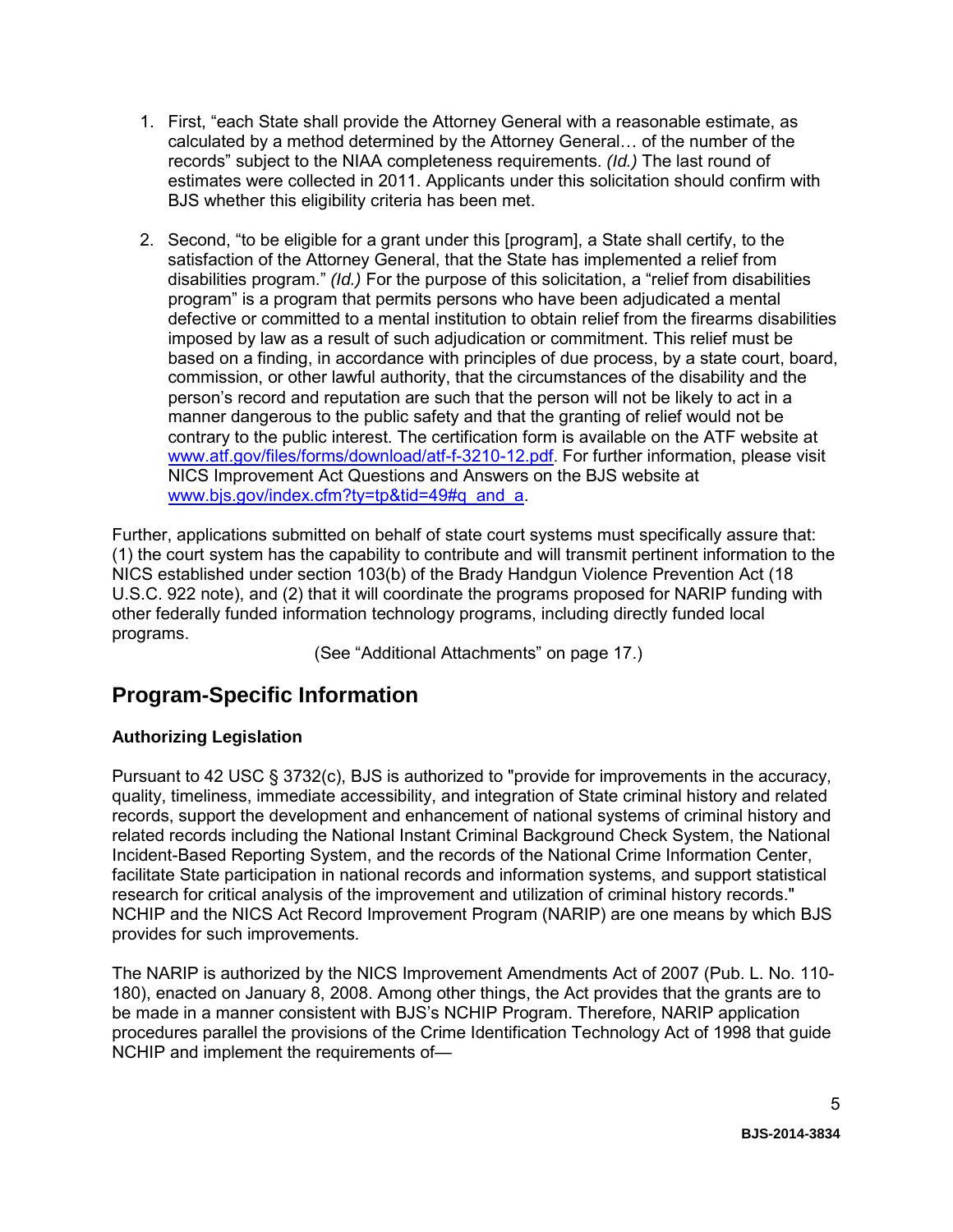- The Crime Identification Technology Act of 1998 (CITA), Pub. L. No. 105-251, 112 Stat.1871 (1998), codified at 42 USC Section 14601 et seq.;
- The Brady Handgun Violence Prevention Act (Brady Act), Pub. L. No. 103-159, 107 Stat.1536 (1993), codified as amended at 18 U.S.C. Section 921 et seq.;
- The National Child Protection Act of 1993 (NCPA), Pub. L. No. 103-209, 107 Stat. 2490 (1993), codified as amended at 42 U.S.C. Sections 3759, 5101 note, 5119, 5119a, 5119b, 5119c;
- Those provisions of the Omnibus Crime Control and Safe Streets Act of 1968 (Omnibus Act), Pub. L. No. 90-351, 82 Stat. 197 (1968), codified as amended at 42 U.S.C. Section 3711 et seq., as amended; and the Violent Crime Control and Law Enforcement Act of 1994 (Violent Crime Control Act), Pub. L. No.103-322, 108 Stat. 1796 (1994), which pertain to the establishment, maintenance, analysis, or use of criminal history records and criminal record systems;
- Relevant requirements of the Jacob Wetterling Crimes Against Children and Sexually Violent Offender Registration Act, Pub. L. No. 103-322, 108 Stat. 2038, Megan's Law, Pub. L. No. 104-145, 110 Stat. 1345, and the Pam Lychner Sexual Offender Tracking and Identification Act of 1996, Pub. L. No. 104-236, 110 Stat. 3093; and Title 1 of the Adam Walsh Child Protection and Safety Act of 2006, Pub. L. No.109-248; and
- The Victims of Trafficking and Violence Protection Act of 2000, Pub. L. No. 106-386, 114 Stat. 1464 (2000) and related laws pertaining to the identification, collection, analysis and interstate exchange of records relating to domestic violence and stalking (including protection orders).

#### **Record Completeness Goals and Incentives**

The NIAA has provisions that require states to meet specified goals for completeness of the records submitted to the Attorney General identifying individuals prohibited by federal law from possessing firearms. The records covered include automated information needed by the NICS to identify felony convictions, felony indictments, fugitives from justice, drug arrests and convictions, prohibiting mental health adjudications and commitments, domestic violence protection orders, and misdemeanor crimes of domestic violence. The Act provides incentives for states to meet the goals it sets for greater record completeness:

- First, the Act allows states to obtain a waiver, beginning in 2011, of the state matching requirement under the NCHIP grant program if a state provides at least 90 percent of its records identifying persons in specified prohibited categories;
- Second, the Act authorizes grant programs described herein, which, pursuant to the act, are being administered consistent with NCHIP, for state executive and judicial agencies to establish and upgrade information automation and identification technologies for timely submission of final criminal record dispositions and other information relevant to NICS checks; and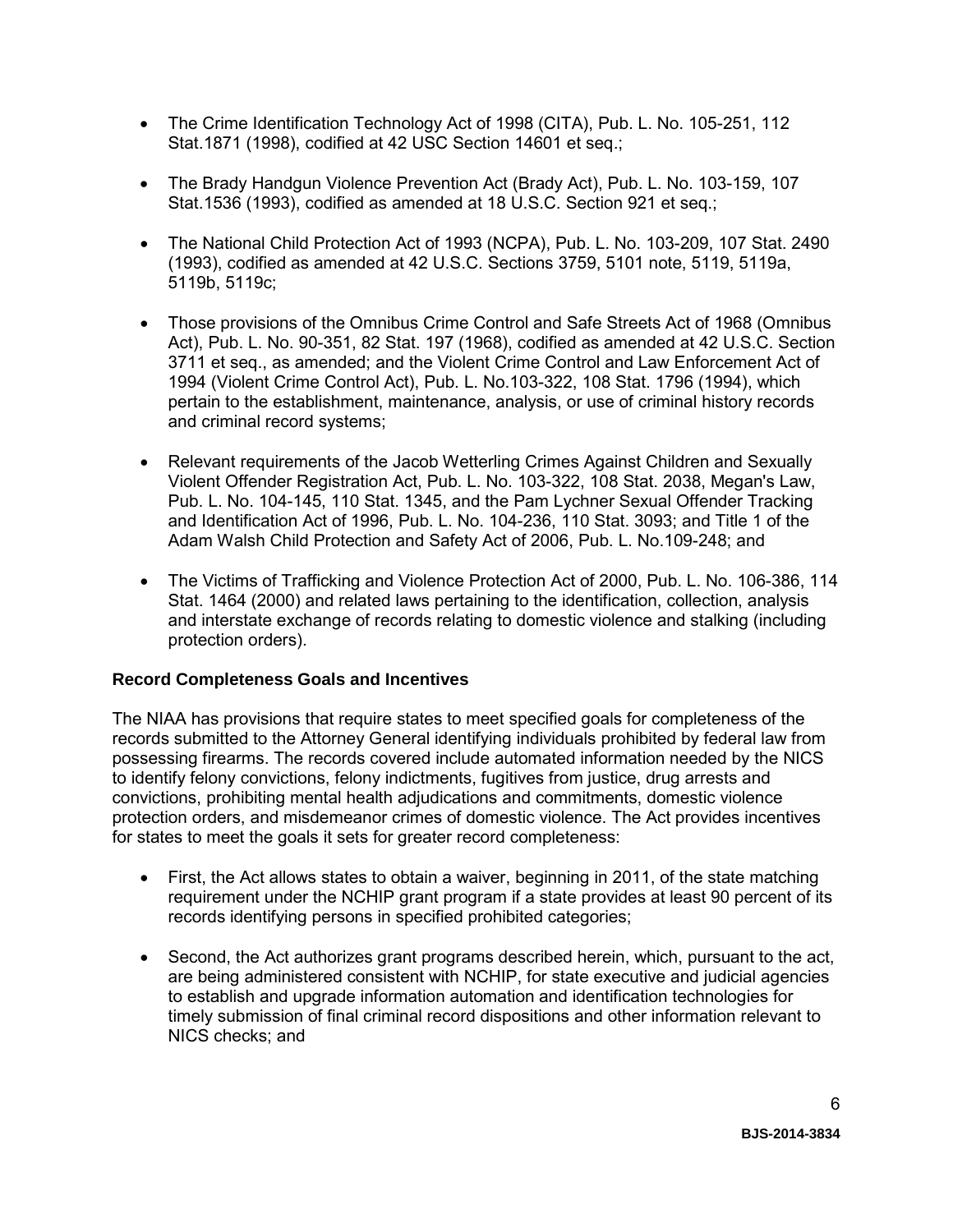• Finally, the Act provides for discretionary and mandatory Byrne Justice Assistance Grant (JAG) program funding penalties, unless the penalties are waived by the Attorney General for good cause. The penalties are specified in relation to meeting record completeness requirements and the time lapsed from January 8, 2008, when NIAA was enacted. As of January 2011, 3 percent could be withheld if records were less than 50 percent complete. In 2013, 4 percent may be withheld if records are less than 70 percent complete. In 2018, 5 percent shall be withheld if the records are less than 90 percent complete, unless the Attorney General waives the penalty upon a finding that a State is making a reasonable effort to comply with the NIAA. [Note: No penalties or waivers have been imposed to date.]

#### **Program Goals**

NARIP was enacted to improve the completeness, automation, and transmittal of records to state and federal systems used by the NICS. Such records include criminal history records, records of felony convictions, warrants, records of protective orders, convictions for misdemeanors involving domestic violence and stalking, drug arrests and convictions, records of mental health adjudications, and others which may disqualify an individual from possessing or receiving a firearm under federal law. Helping states, state court systems, and tribes to automate these records will also reduce delays for law-abiding gun purchasers.

### **FY 2014 Priority Area─Improve Reporting of Mental Health Information to NICS**

BJS is continuing to emphasize the need for applicants to focus efforts on making information on persons prohibited from possessing firearms for mental health reasons accessible to NICS. Therefore, recipients of funds must agree to use a portion of awarded funds to make such records accessible to NICS unless the state certifies in the application that it:

- **(1)** already submits to NICS information on all persons prohibited from possessing firearms for mental health reasons; or
- **(2)** will focus funds on another category of qualifying NICS records that the state reasonably argues represents a greater information gap; or
- **(3)** is prohibited by law from sharing information with NICS on persons prohibited for mental health reasons (with citations to the relevant state law). Note: HIPPA is not considered to be a prohibiting factor.

#### **State Grants**

Section 103 of the NIAA provides that the grants "shall be used by the States and Indian tribal governments, in conjunction with units of local government and State and local courts, to establish or upgrade information and identification technologies for firearms eligibility determinations."

In accordance with the Act, a grant to a state, territory or Indian tribe may only be used to—

• supply accurate and timely information to the Attorney General concerning the identity of persons who have a federally prohibiting mental health adjudication or commitment;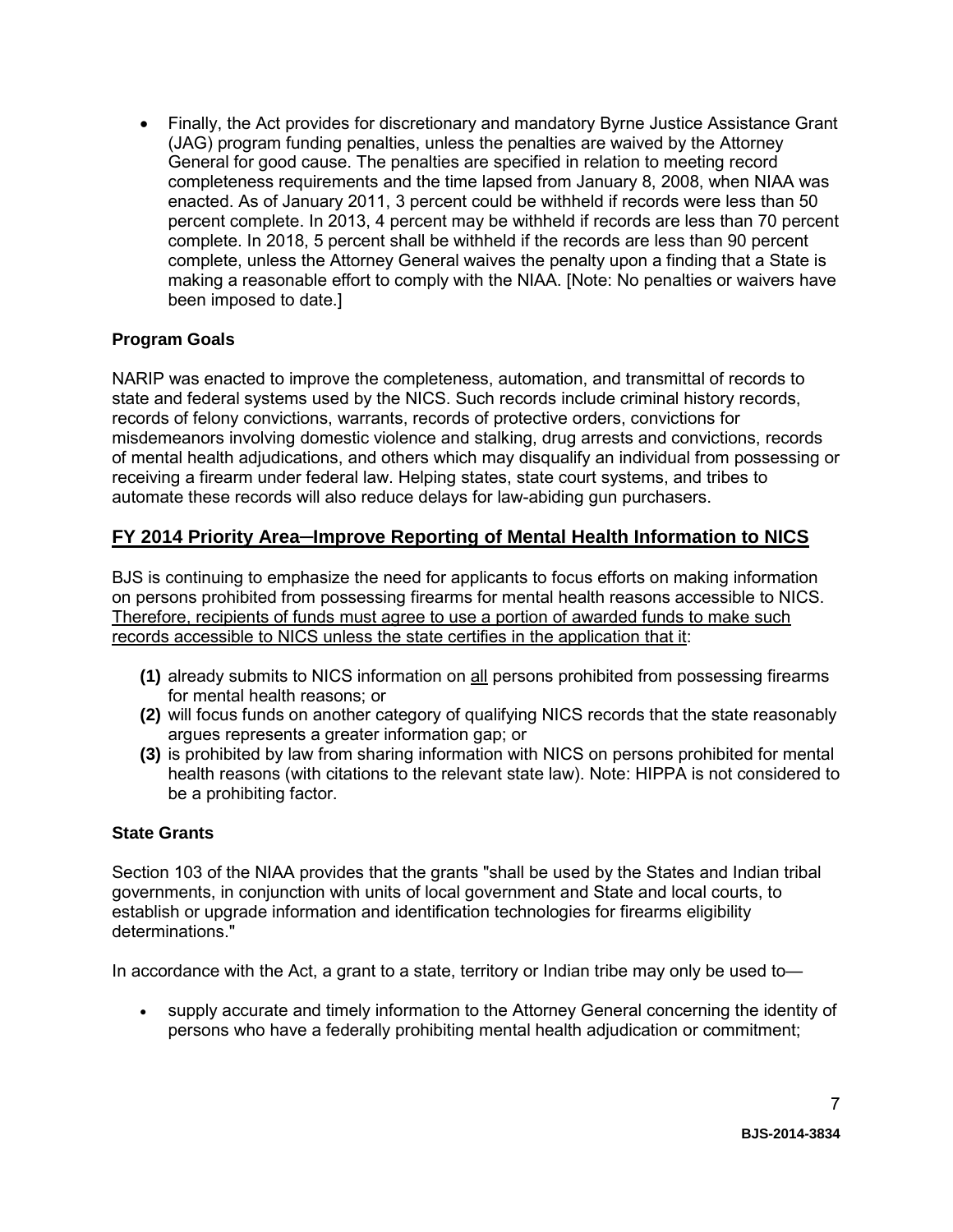- create electronic systems that provide accurate and up-to-date information directly related to checks under the NICS, including court disposition and corrections records;
- assist states in establishing or enhancing their own capacities to perform NICS background checks;
- supply accurate and timely information to the Attorney General concerning final dispositions of criminal records to databases accessed by NICS;
- supply accurate and timely court orders and records of misdemeanor crimes of domestic violence for inclusion in federal and state law enforcement databases used to conduct NICS background checks;
- collect and analyze data needed to demonstrate levels of state compliance with the NIAA; and
- maintain the required relief from disabilities program in accordance with the NIAA (however, by statute not less than 3 percent and no more than 10 percent of each grant shall be used for this purpose).

#### **State Court Grants**

Section 301 of the NIAA provides that grants shall be made to each state or tribal government, consistent with plans for the integration, automation, and accessibility of criminal history records, for use by the court systems to improve automation and transmittal to federal and state repositories of: (1) criminal history dispositions; (2) records relevant to determining whether a person has been convicted of a misdemeanor crime of domestic violence or whether a person is a subject of a prohibiting domestic violence protection order; and (3) prohibiting mental health adjudications and commitments.

Further, the law provides that the amounts granted shall be used by the court system only to implement—

- assessments, as necessary, of the capabilities state courts to automate and transmit arrest and conviction records, court orders, and mental health adjudications or commitments to federal and state record repositories; and
- policies, systems, and procedures to automate and transmit arrest and conviction records, court orders, and mental health adjudications or commitments to federal and state record repositories.

#### **Amount and Length of Awards**

All awards are subject to the availability of appropriated funds and to any modifications or additional requirements that may be imposed by law.The FY 2014 appropriation is \$12 million.

FY 2014 NARIP awards will be made for up to 12 months. Funded activities may begin on or after October 1, 2014. All activities must be scheduled to be completed by September 30, 2015.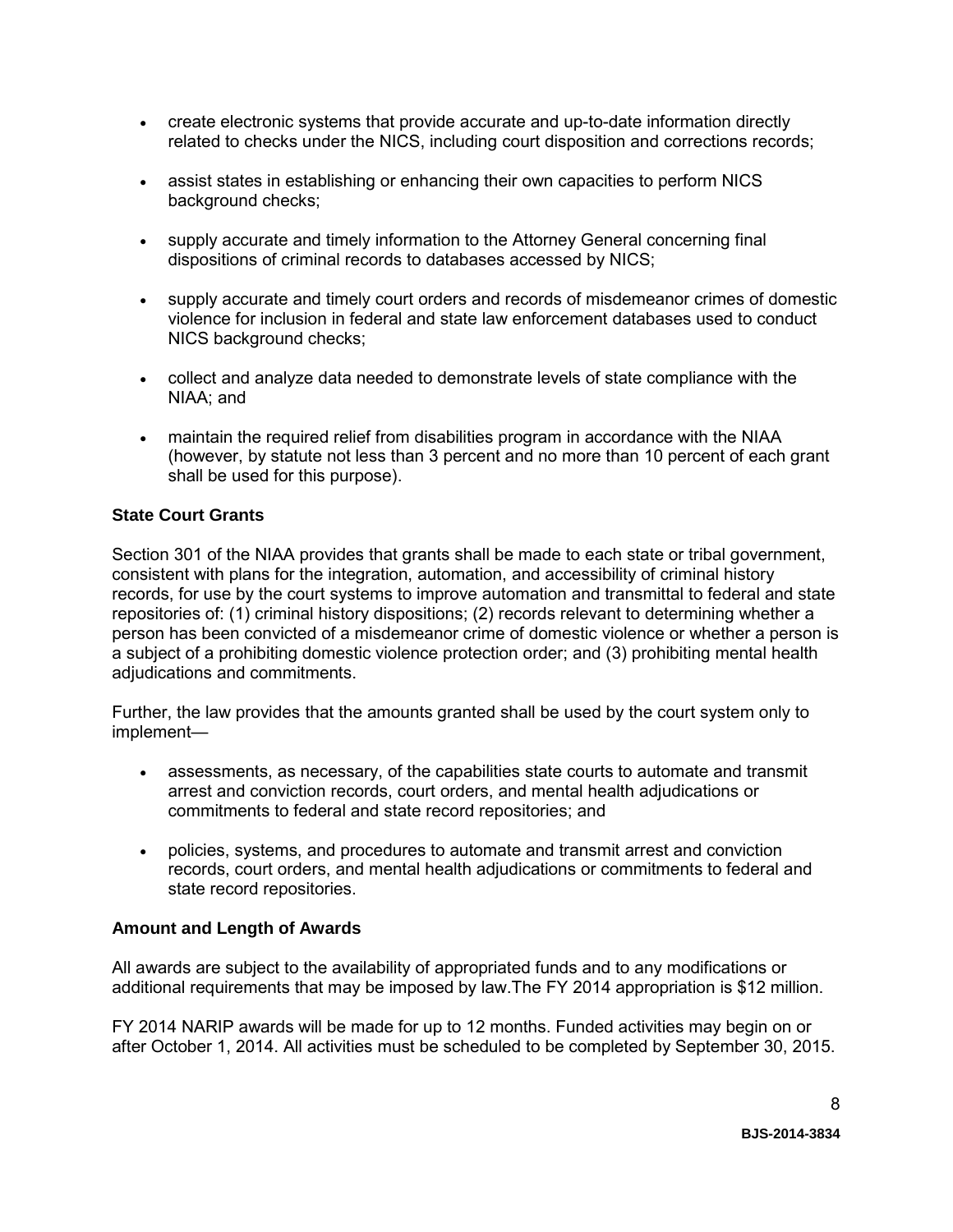#### **Budget Information**

#### **Limitation on Use of Award Funds for Employee Compensation; Waiver**

With respect to any award of more than \$250,000 made under this solicitation, recipients may not use federal funds to pay total cash compensation (salary plus cash bonuses) to any employee of the award recipient at a rate that exceeds 110% of the maximum annual salary payable to a member of the Federal Government's Senior Executive Service (SES) at an agency with a Certified SES Performance Appraisal System for that year. The 2014 salary table for SES employees is available at [www.opm.gov/salary-tables.](http://www.opm.gov/policy-data-oversight/pay-leave/salaries-wages/salary-tables/14Tables/exec/html/ES.aspx) Note: A recipient may compensate an employee at a greater rate, provided the amount in excess of this compensation limitation is paid with non-federal funds. (Any such additional compensation will not be considered matching funds where match requirements apply.)

The Director of BJS may exercise discretion to waive, on an individual basis, the limitation on compensation rates allowable under an award. An applicant requesting a waiver should include a detailed justification in the budget narrative of the application. Unless the applicant submits a waiver request and justification with the application, the applicant should anticipate that OJP will request the applicant to adjust and resubmit the budget.

The justification should include the particular qualifications and expertise of the individual, the uniqueness of the service the individual will provide, the individual's specific knowledge of the program or project being undertaken with award funds, and a statement explaining that the individual's salary is commensurate with the regular and customary rate for an individual with his/her qualifications and expertise, and for the work to be done.

#### **Prior Approval, Planning, and Reporting of Conference/Meeting/Training Costs**

OJP strongly encourages applicants that propose to use award funds for any conference-, meeting-, or training-related activity to review carefully—before submitting an application—the OJP policy and guidance on "conference" approval, planning, and reporting available at [www.ojp.gov/funding/confcost.htm.](http://www.ojp.gov/funding/confcost.htm) OJP policy and guidance (1) encourage minimization of conference, meeting, and training costs; (2) require prior written approval (which may affect project timelines) of most such costs for cooperative agreement recipients and of some such costs for grant recipients; and (3) set cost limits, including a general prohibition of all food and beverage costs.

#### **Costs Associated with Language Assistance (if applicable)**

If an applicant proposes a program or activity that would deliver services or benefits to individuals, the costs of taking reasonable steps to provide meaningful access to those services or benefits for individuals with limited English proficiency may be allowable. Reasonable steps to provide meaningful access to services or benefits may include interpretation or translation services where appropriate.

For additional information, see the "Civil Rights Compliance" section of the OJP "Other Requirements for OJP Applications" webpage at [www.ojp.usdoj.gov/funding/other\\_requirements.htm.](http://www.ojp.usdoj.gov/funding/other_requirements.htm)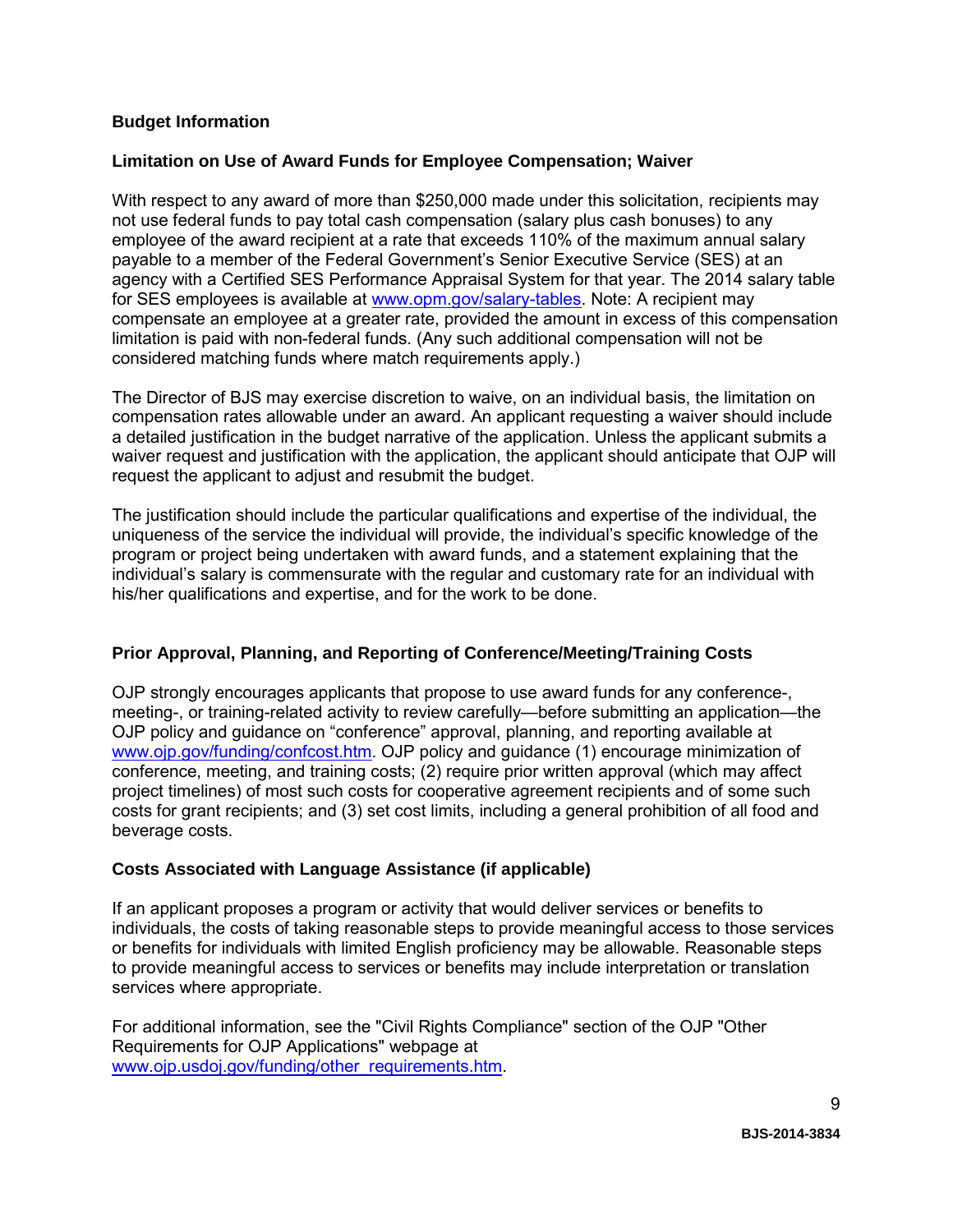#### **Match Requirement**

This solicitation does not require a match. However, if a successful application proposes a voluntary match amount, and OJP approves the budget, the total match amount incorporated into the approved budget becomes mandatory and subject to audit.

### **Performance Measures**

To assist the Department with fulfilling its responsibilities under the Government Performance and Results Act of 1993 (GPRA), Public Law 103-62, and the GPRA Modernization Act of 2010, Public Law 111–352, applicants that receive funding under this solicitation must provide data that measure the results of their work done under this solicitation. OJP will require any award recipient, post award, to provide the data requested in the "Data Grantee Provides" column so that OJP can calculate values for the "Performance Measures" column. Performance measures for this solicitation are as follows:

| <b>Objective</b>                                                                                                                                                                                        | <b>Performance</b><br>Measure(s)                                                                         | <b>Data Grantee Provides</b>                                                                                                                                                                                                                                                                    |
|---------------------------------------------------------------------------------------------------------------------------------------------------------------------------------------------------------|----------------------------------------------------------------------------------------------------------|-------------------------------------------------------------------------------------------------------------------------------------------------------------------------------------------------------------------------------------------------------------------------------------------------|
| Ensure that the infrastructure<br>is developed to connect each<br>state's and tribe's records<br>systems to the national                                                                                | Number of states and<br>tribes participating or<br>making records available<br>to the NICS (within the 7 | Total number of states and tribes participating and<br>total number of state and tribal records in the 7<br>categories.                                                                                                                                                                         |
| records systems operated by<br>the FBI, including the<br>National Crime Information<br>Center (NCIC), the Integrated                                                                                    | categories).                                                                                             | Number of state and tribal records made<br>available for use by NICS in 7 categories,<br>including-                                                                                                                                                                                             |
| <b>Automated Fingerprint</b><br>Identification System (IAFIS),<br>the Integrated<br>Identification Index (III), and<br>the National Instant Criminal<br><b>Background Check System</b><br>(NICS) Index. |                                                                                                          | Category 1: Records that identify a person who<br>has been convicted in any court of a crime<br>punishable by imprisonment for a term exceeding<br>1 year (e.g., federal or state felonies), and any<br>state misdemeanor punishable by imprisonment<br>for more than 2 years.                  |
|                                                                                                                                                                                                         |                                                                                                          | Category 2: Records that identify a person who is<br>under an indictment or information returned or<br>filed with a court, or for whom a criminal complaint<br>has been issued or verified by a prosecutor for the<br>crimes described in Category 1.                                           |
|                                                                                                                                                                                                         |                                                                                                          | Category 3: Records that identify a person who is<br>a fugitive from justice, as demonstrated by an<br>active felony or misdemeanor want or warrant.                                                                                                                                            |
|                                                                                                                                                                                                         |                                                                                                          | Category 4: Records that identify a person who is<br>an unlawful user of, or addicted to, any controlled<br>substance, as demonstrated by specified arrests,<br>convictions, and adjudications not protected from<br>disclosure to the Attorney General by federal or<br>state law.             |
|                                                                                                                                                                                                         |                                                                                                          | Category 5: Records that identify a person who<br>has been adjudicated as a mental defective or<br>who has been formally and involuntarily<br>committed to any mental institution when that<br>information is not protected from disclosure to the<br>Attorney General by federal or state law. |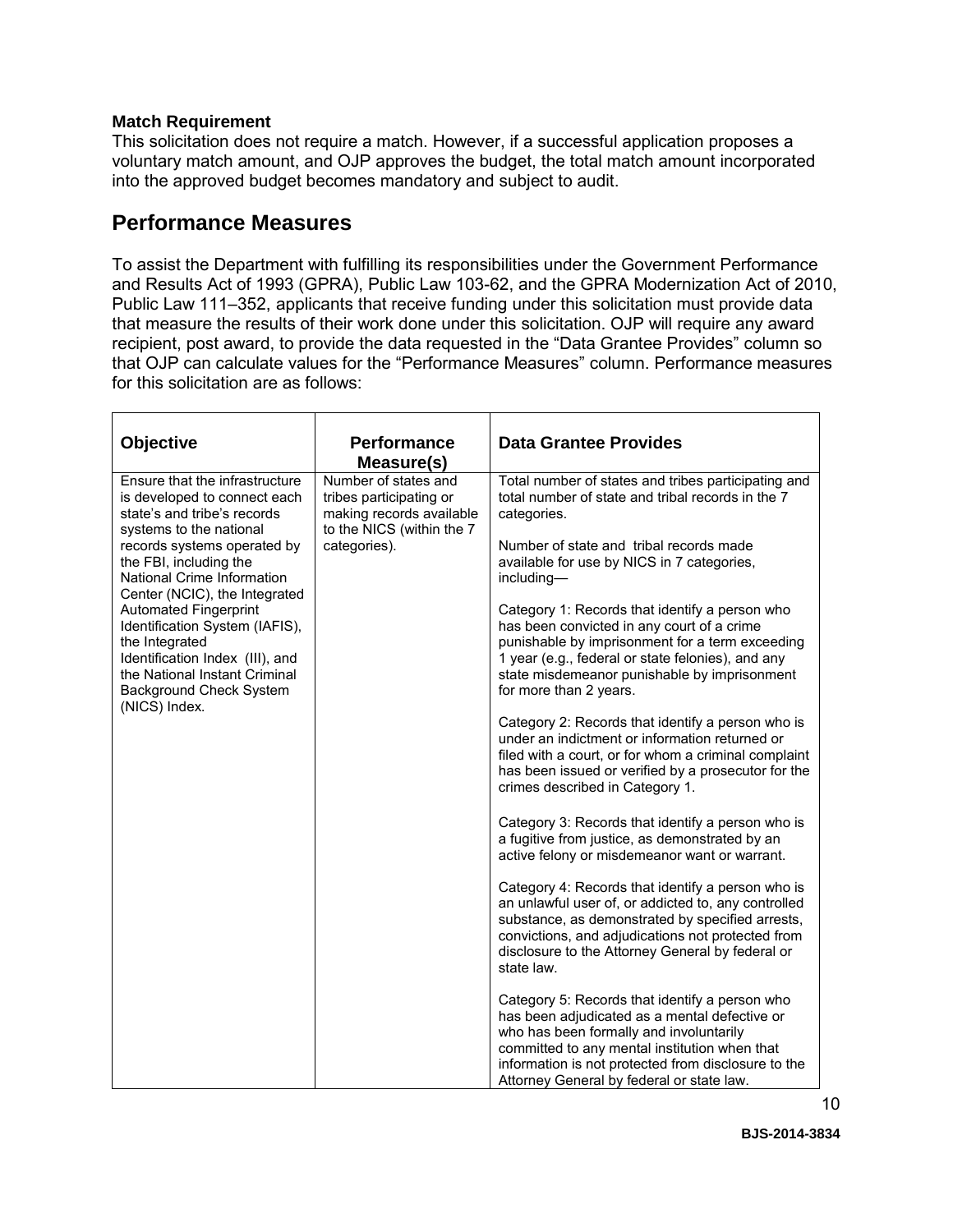|                                                                                              |                                                                                                                             | Category 6: Records that electronically available<br>and identify a person subject to an active court<br>order (e.g., issued by a criminal court or any civil<br>court, such as divorce court, family court,<br>magistrate, or general jurisdiction court) that<br>restrains the person from committing acts of<br>violence against another person. |
|----------------------------------------------------------------------------------------------|-----------------------------------------------------------------------------------------------------------------------------|-----------------------------------------------------------------------------------------------------------------------------------------------------------------------------------------------------------------------------------------------------------------------------------------------------------------------------------------------------|
|                                                                                              |                                                                                                                             | Category 7: Records that electronically available<br>and identify a person convicted in any court of a<br>misdemeanor crime of domestic violence.                                                                                                                                                                                                   |
|                                                                                              | Percentage of records<br>made available to NICS<br>that are complete.                                                       | Number of records made available to NICS that<br>are complete.                                                                                                                                                                                                                                                                                      |
|                                                                                              | Number of records<br>available in NICS.                                                                                     |                                                                                                                                                                                                                                                                                                                                                     |
|                                                                                              | Percentage of                                                                                                               | Number of applications for firearm transfers.                                                                                                                                                                                                                                                                                                       |
| applications for firearm<br>transfers rejected due to<br>data made available to<br>the NICS. | Number of applications for firearm transfers<br>rejected for the presence of a domestic violence<br>misdemeanor conviction. |                                                                                                                                                                                                                                                                                                                                                     |
|                                                                                              |                                                                                                                             | Number of applications for firearm transfers<br>rejected due to the presence of a mental health<br>prohibitor.                                                                                                                                                                                                                                      |

OJP does not require applicants to submit performance measures data with their applications. Instead, applicants should discuss in their application their proposed methods for collecting data for performance measures. Refer to the section "What an Application Should Include" on page 12 for additional information.

#### **Note on Project Evaluations**

Applicants that propose to use funds awarded through this solicitation to conduct project evaluations should be aware that certain project evaluations (such as systematic investigations designed to develop or contribute to generalizable knowledge) may constitute "research" for purposes of applicable DOJ human subjects protection regulations. However, project evaluations that are intended only to generate internal improvements to a program or service, or are conducted only to meet OJP's performance measure data reporting requirements likely do not constitute "research." Applicants should provide sufficient information for OJP to determine whether the particular project they propose would either intentionally or unintentionally collect and/or use information in such a way that it meets the DOJ regulatory definition of research.

Research, for the purposes of human subjects protections for OJP-funded programs, is defined as, "a systematic investigation, including research development, testing, and evaluation, designed to develop or contribute to generalizable knowledge" 28 C.F.R. § 46.102(d). For additional information on determining whether a proposed activity would constitute research, see the decision tree to assist applicants on the "Research and the Protection of Human Subjects" section of the OJP "Other Requirements for OJP Applications" webpage [\(www.ojp.usdoj.gov/funding/other\\_requirements.htm\)](http://www.ojp.usdoj.gov/funding/other_requirements.htm). Applicants whose proposals may involve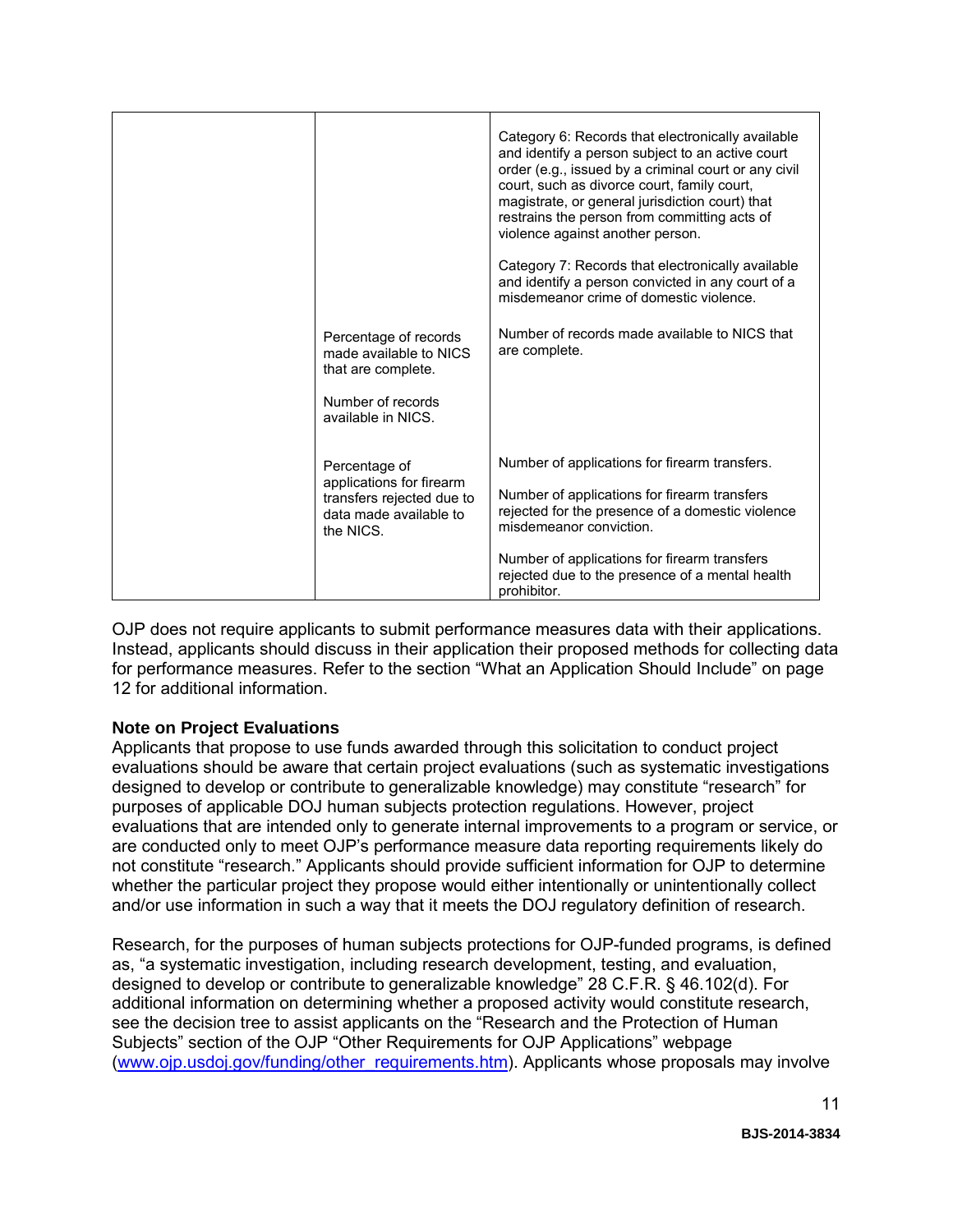a research or statistical component also should review the "Confidentiality" section on that webpage.

### <span id="page-11-0"></span>**What an Application Should Include**

Applicants should anticipate that if they fail to submit an application that contains all of the specified elements, it may negatively affect the review of their application; and, should a decision be made to make an award, it may result in the inclusion of special conditions that preclude the recipient from accessing or using award funds pending satisfaction of the conditions.

Moreover, applicants should anticipate that applications that are determined to be nonresponsive to the scope of the solicitation, or that do not include the application elements that BJS has designated to be critical, will neither proceed to peer review nor receive further consideration. Under this solicitation, BJS has designated the following application elements as critical: Program Narrative, Budget Detail Worksheet and Budget Narrative. Applicants may combine the Budget Narrative and the Budget Detail Worksheet in one document. However, if an applicant submits only one budget document, it must contain **both** narrative and detail information.

OJP strongly recommends that applicants use appropriately descriptive file names (e.g*.*, "Program Narrative," "Budget Detail Worksheet and Budget Narrative," "Timelines," "Memoranda of Understanding," "Resumes") for all attachments. Also, OJP recommends that applicants include resumes in a single file.

#### <span id="page-11-1"></span>**1. Information to Complete the Application for Federal Assistance (SF-424)**

The SF-424 is a required standard form used as a cover sheet for submission of preapplications, applications, and related information. Grants.gov and OJP's Grants Management System (GMS) take information from the applicant's profile to populate the fields on this form. When selecting "type of applicant," if the applicant is a for-profit entity, select "For-Profit Organization" or "Small Business" (as applicable).

#### **2. Project Abstract**

Applications should include a high-quality project abstract that summarizes the proposed project in 400 words or less. Project abstracts should be—

- written for a general public audience.
- submitted as a separate attachment with "Project Abstract" as part of its file name.
- single-spaced, using a standard 12-point font (Times New Roman) with 1-inch margins.

As a separate attachment, the project abstract will **not** count against the page limit for the program narrative.

All project abstracts should follow the detailed template available at [www.ojp.usdoj.gov/funding/Project\\_Abstract\\_Template.pdf.](http://www.ojp.usdoj.gov/funding/Project_Abstract_Template.pdf)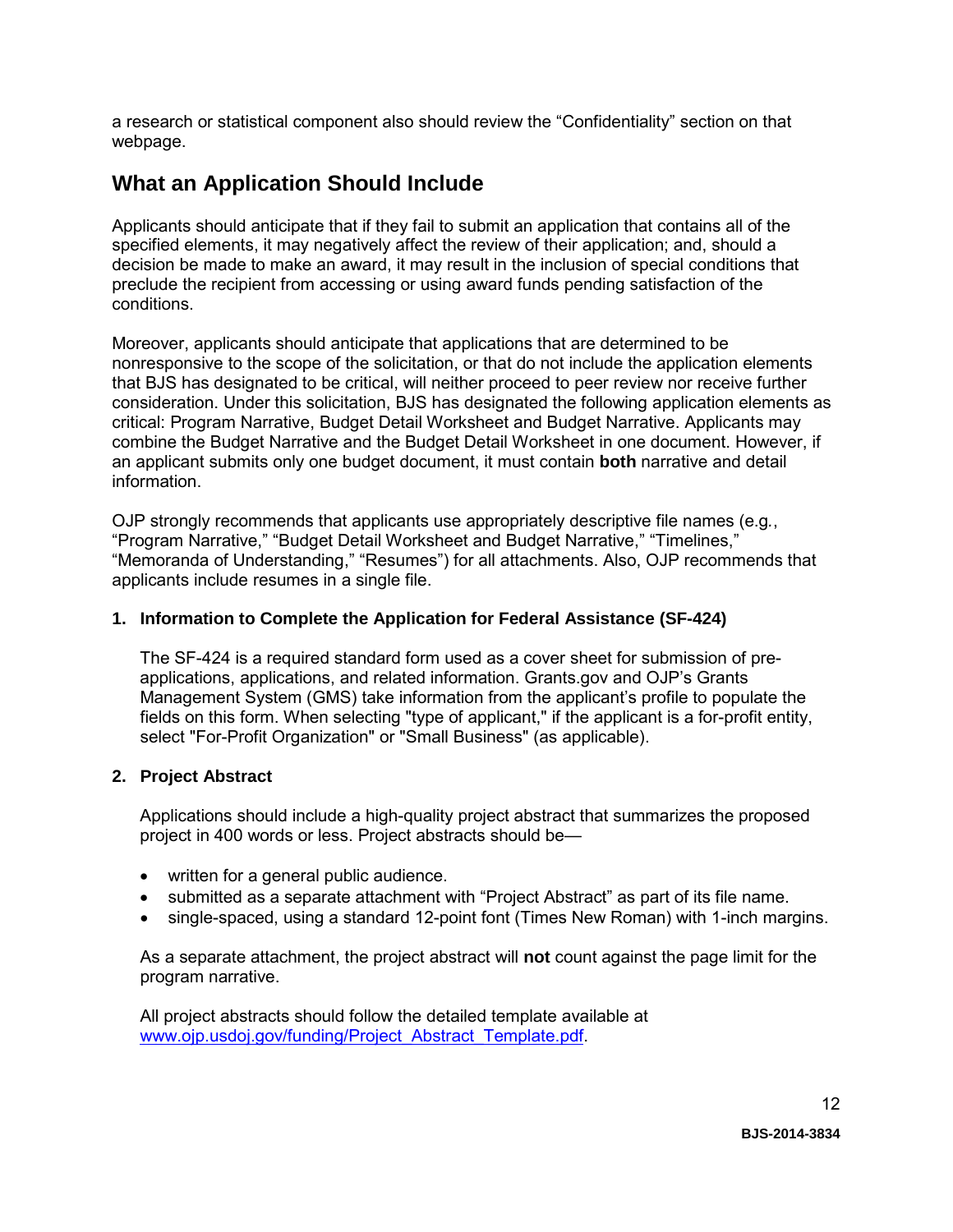**Permission to Share Project Abstract with the Public:** It is unlikely that BJS will be able to fund all promising applications submitted under this solicitation, but it may have the opportunity to share information with the public regarding promising but unfunded applications, for example, through a listing on a webpage available to the public. The intent of this public posting would be to allow other possible funders to become aware of such proposals.

In the project abstract template, applicants are asked to indicate whether they give OJP permission to share their project abstract (including contact information) with the public. Granting (or failing to grant) this permission will not affect OJP's funding decisions, and, if the application is not funded, granting permission will not guarantee that abstract information will be shared, nor will it guarantee funding from any other source.

**Note:** OJP may choose not to list a project that otherwise would have been included in a listing of promising but unfunded applications, should the abstract fail to meet the format and content requirements noted above and outlined in the project abstract template.

#### <span id="page-12-0"></span>**3. Program Narrative**

The following sections should be included as part of the program narrative.

- a. Statement of the Problem
- b. Project Design and Implementation
- c. Capabilities and Competencies
- d. Plan for Collecting the Data Required for this Solicitation's Performance Measures

The Program Narrative attachment should include also the following sections:

**Activities to be funded.** The program narrative should describe each and all of the tasks to be funded with FY 2014 NARIP funds over the project period outlined under Program Goals. All proposed tasks should demonstrate the intent of this program to improve the completeness, automation, and transmittal of records used by the NICS to state and federal systems. Dollar amounts must be included for each funded task. **Applications must specifically address the priority area regarding submission of mental health information to NICS (as outlined on page 7).**

**Compatibility with other systems.** The application should describe the extent to which proposed activities are compatible with current NCIC, NICS, IAFIS, and other applicable statewide or regional criminal justice information sharing standards or plans, including state anti-terrorism plans.

**Coordination.** The administering agency should coordinate efforts with relevant emergency management task forces and agencies to ensure that records development activities are compatible with security measures for preventing acts of terrorism. NARIP activities will be coordinated with other OJP efforts authorized and funded under CITA. To encourage coordination and information sharing among criminal justice systems, all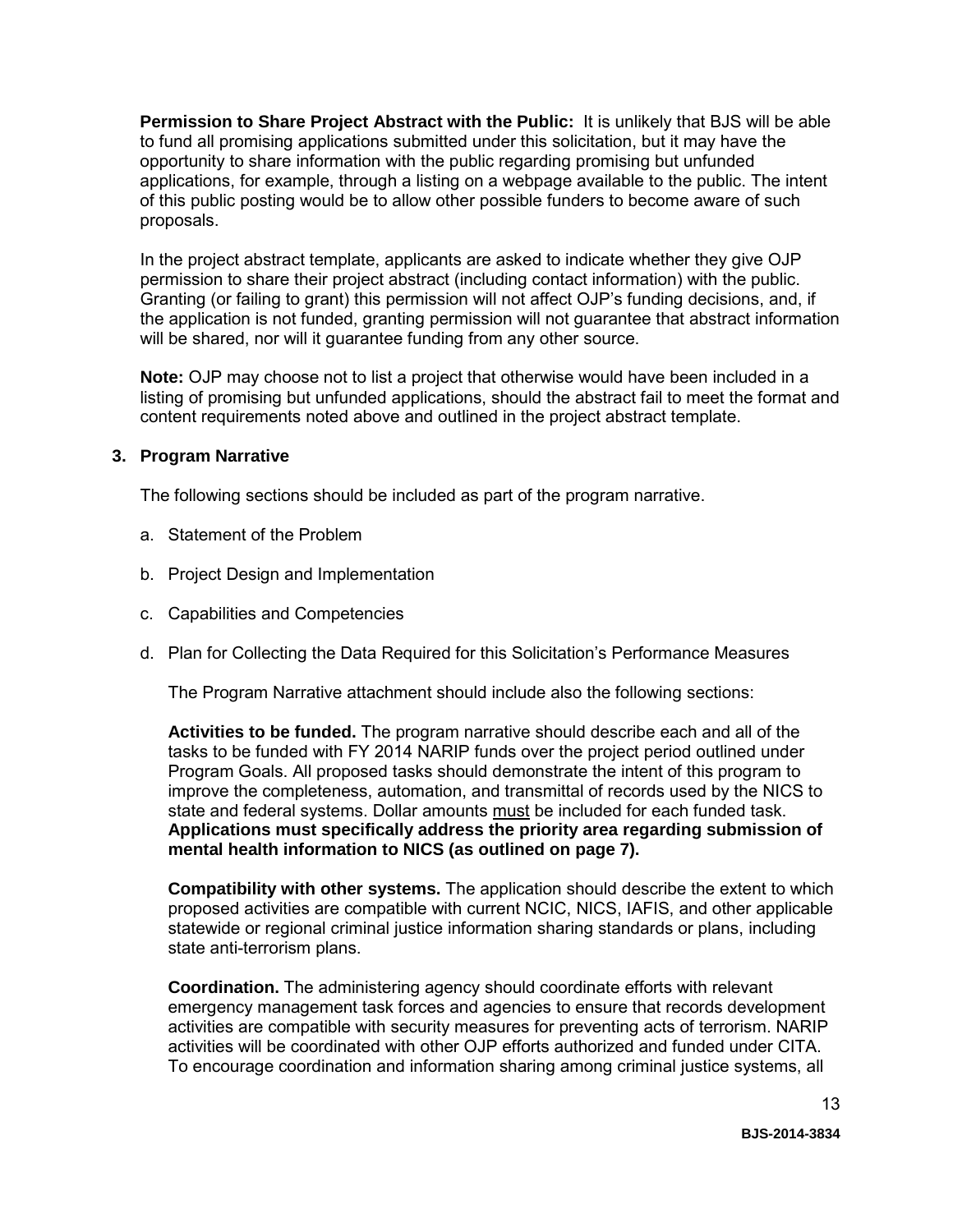OJP awards supporting information technology development require that a description of the project be submitted to the state Information Technology Point of Contact (POC), if one has been designated. A copy of the correspondence can be submitted as part of Other Attachments (see below) or sent directly to BJS prior to accessing funds. There is no requirement that the point of contact concur with the information technology project. The intent of this condition is to facilitate communication within the state. **Tribal applicants should provide documentation that activities proposed for funding will be coordinated with a tribal consortia, state, or directly with the FBI.** 

**Unexpended funds.** The application should describe the specific reasons that previously awarded NARIP funds remain unexpended (if applicable) and include the current unexpended balance.

#### **Plan for Collecting the Data Required for this Solicitation's Performance Measures.**

Submission of performance measures data are not required for the application. Performance measures are included as an alert that successful applicants will be required to submit specific data to BJS as part of their reporting requirements. For the application, the applicant should indicate an understanding of these requirements and discuss how the applicant will gather the required data, should the applicant receive funding.

#### **NICS Record Improvement Plan**

In order to make the most effective use of the grant program funds for improvement to the quality and availability of records used by the NICS, FY 2014 NARIP grant applications must provide for the development and implementation of comprehensive strategic planning. Such planning must include activities designed to examine the current condition of the involved state, local, and tribal records, problems associated with incomplete reporting and/or records availability, and demonstrate a commitment to a long-range planning process to address such issues to achieve the goals of the NICS Improvement Amendments Act of 2007.

Therefore, FY 2014 NARIP applications should include funding, as needed, for the development and/or modification of a NICS Record Improvement Plan through a four-step process:

**Step 1. Establishment of a NICS Record Improvement Task Force.** Complete reporting and transmission of state or tribal records to national files can only be achieved through the cooperative efforts of all record originating entities. Therefore, BJS recommends that the applicant propose to use some FY 2014 NARIP funding to establish and/or support a NICS Record Improvement Task Force to guide the development and implementation of an ongoing long-range records improvement plan. The task force might include representatives from the central record repository and source agencies, including state, local, and tribal law enforcement; prosecuting attorneys; the courts; local jails; state correctional facilities; probation and parole agencies; and state mental health program agencies.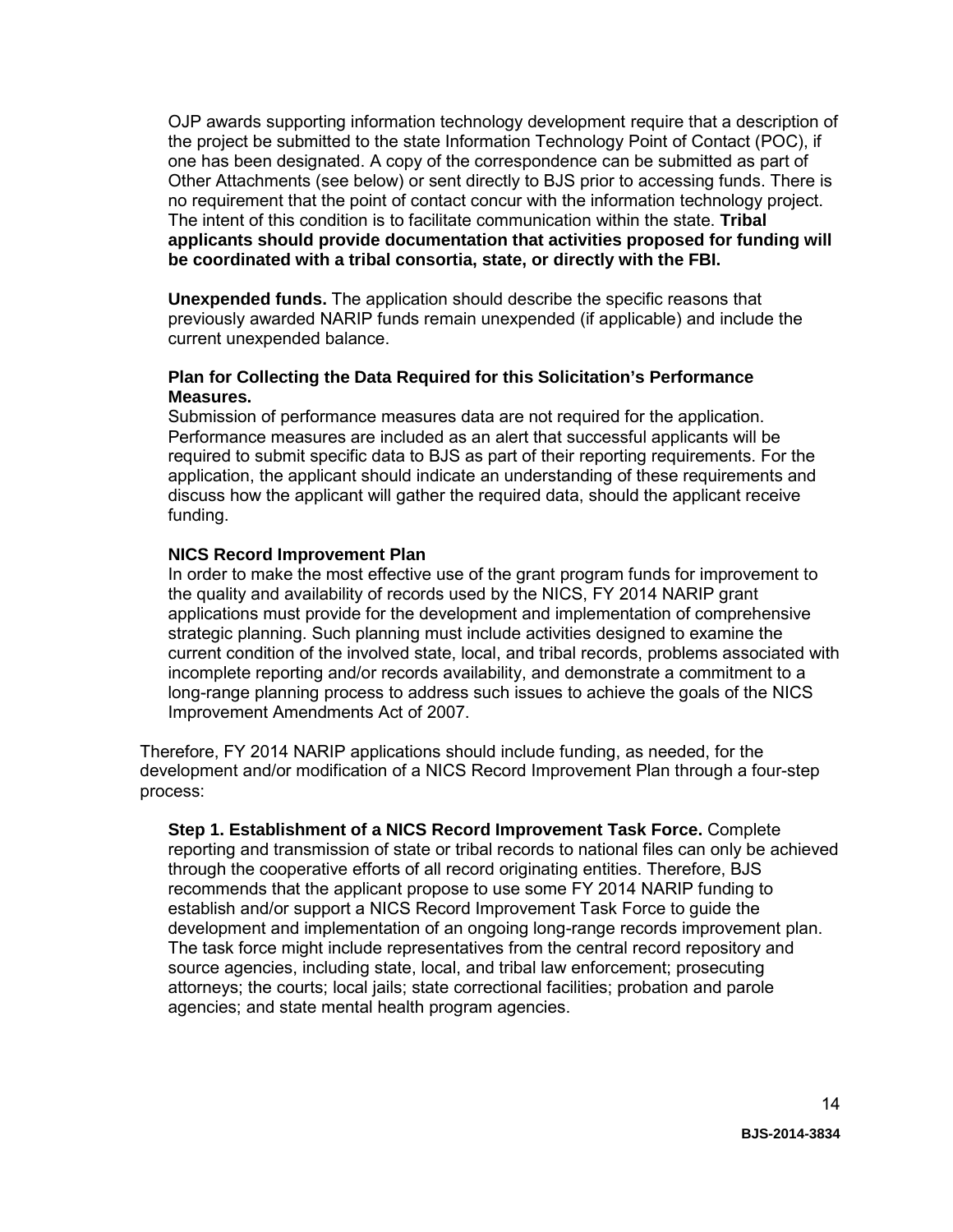A task force with wide representation from throughout the system could provide a forum for exploring the range of options for improving the quality, completeness and availability of NICS records in the state. The task force could review the results of the assessment and the problem identification phases (Steps 2 and 3) and develop recommendations to improve the quality, completeness, and availability of NICS records. Current legislation and administrative procedures related to reporting, maintaining, sharing, and use of relevant records might be reviewed to determine if they are adequate. A list of the proposed task force members and the agencies they represent should be included in the preliminary plan. If components of the system listed above are not included in the task force, the plan should describe how input and participation will be achieved. If a task force is not to be established, the applicant should propose instituting other mechanisms to provide for the input and participation of all affected components of the criminal justice system.

**Step 2. Assessment of the completeness and availability of NICS records.** The record estimates and other information provided by the state in response to the information collection developed by BJS pursuant to the Act, provide an initial or baseline assessment on which FY 2014 activities can be based. However, for the purposes of long-term strategic planning, an applicant may wish to use the task force to examine (and address) issues surrounding the accuracy, completeness, and availability of such records as part of its assessment. In any event, the ongoing assessment must result in a comprehensive understanding of the following:

- availability of the records in terms of entities that originate, maintain, and/or receive such records;
- how relevant records are currently transmitted to the state's central repository and/or how they are otherwise made available to the NICS; and
- completeness of the records in the various categories described of (what portion of the records is actually made available to the NICS).

Such an assessment may involve an examination of records in the state central record repository, surveys of local reporting/originating agencies, analyses of court statistics, data collection from sample(s) of local agency records, estimates derived from audits of local reporting agencies, or other analytical work which may or may not have been performed to support the development of record estimates.

#### **Step 3. Identification of reasons for incomplete and/or unavailable NICS records.**

The task force may also seek to identify challenges or obstacles encountered in efforts to ensure that all qualifying records are made available to the NICS. Understanding such challenges may help focus improvement strategies, and may include factors such as: the type and number of state/local/tribal agencies that originally create such records; the typical "life cycle" of such original records, including when and where the records are created, whether such records are maintained in paper or electronic form, if and how such records are transmitted to state and national files, and when and how such records are ultimately disposed of, deleted, or otherwise made unavailable. The task force might identify factors that affect the availability of records for state and national files, including whether categories of records may be protected from disclosure under a provision of state, tribal, or federal law.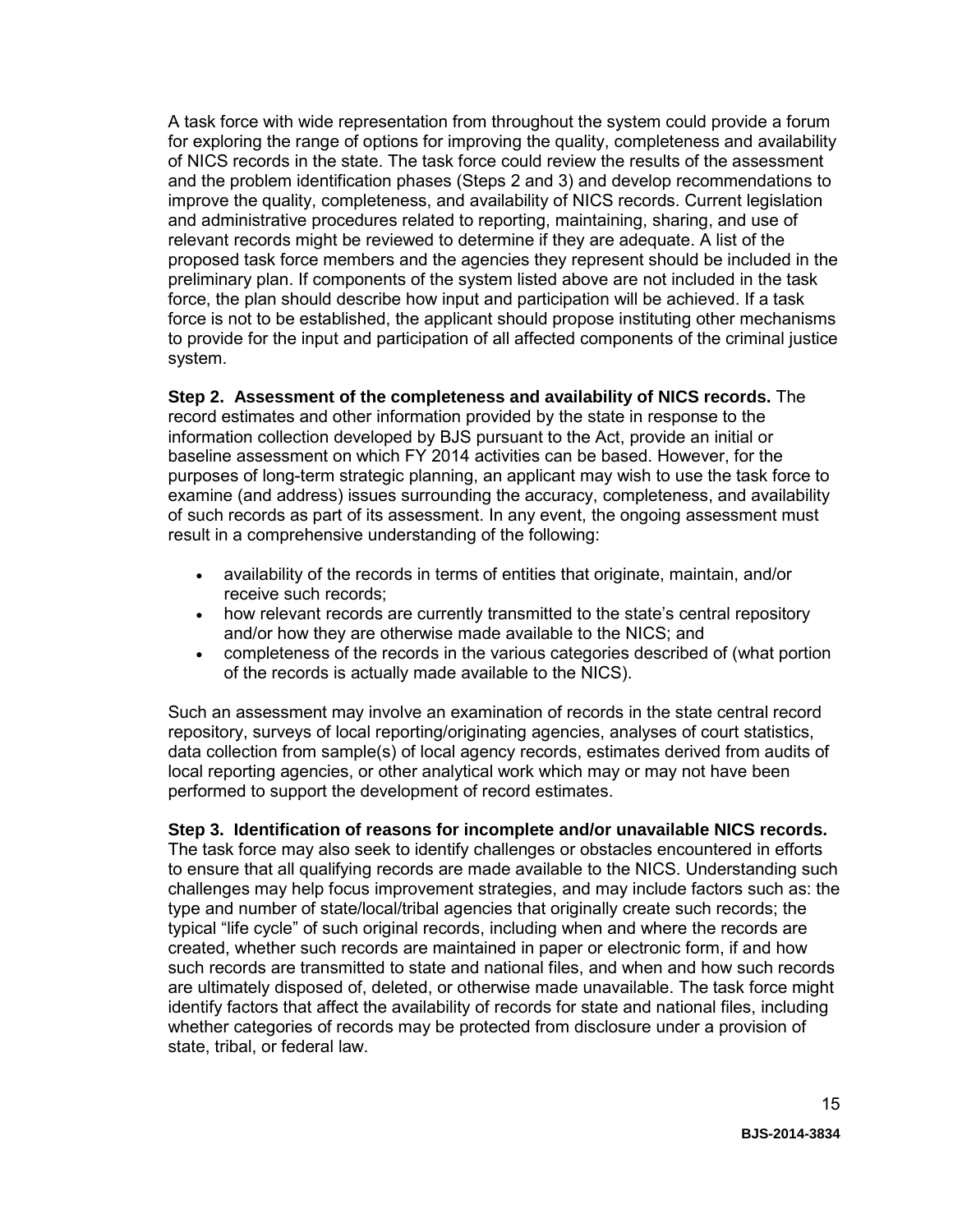**Step 4. Development of a NICS Record Improvement Plan.** The final step develops strategies for addressing each of the challenges identified in Step 3, including the use of federal grant funds appropriated under the NIAA. The plan should clearly identify goals, objectives, and a general timetable for achievements. Subsequent iterations of the plan should include a progress report on the strategies previously employed.

#### <span id="page-15-0"></span>**4. Budget Detail Worksheet and Budget Narrative**

#### **a. Budget Detail Worksheet**

A sample Budget Detail Worksheet can be found at [www.ojp.gov/funding/forms/budget\\_detail.pdf.](http://www.ojp.gov/funding/forms/budget_detail.pdf) Applicants that submit their budget in a different format should include the budget categories listed in the sample budget worksheet.

For questions pertaining to budget and examples of allowable and unallowable costs, see the OJP Financial Guide at [www.ojp.usdoj.gov/financialguide/index.htm](http://www.ojp.usdoj.gov/financialguide/index.htm)*.*

#### **b. Budget Narrative**

The budget narrative should thoroughly and clearly describe every category of expense listed in the Budget Detail Worksheet. OJP expects proposed budgets to be complete, cost effective, and allowable (e.g., reasonable, allocable, and necessary for project activities).

Applicants should demonstrate in their budget narratives how they will maximize cost effectiveness of grant expenditures. Budget narratives should generally describe cost effectiveness in relation to potential alternatives and the goals of the project. For example, a budget narrative should detail why planned in-person meetings are necessary, or how technology and collaboration with outside organizations could be used to reduce costs, without compromising quality.

The narrative should be mathematically sound and correspond with the information and figures provided in the Budget Detail Worksheet. The narrative should explain how the applicant estimated and calculated all costs, and how they are relevant to the completion of the proposed project. The narrative may include tables for clarification purposes but need not be in a spreadsheet format. As with the Budget Detail Worksheet, the Budget Narrative should be broken down by year.

#### **c. Non-Competitive Procurement Contracts In Excess of Simplified Acquisition Threshold**

If an applicant proposes to make one or more non-competitive procurements of products or services, where the non-competitive procurement will exceed the simplified acquisition threshold (also known as the small purchase threshold), which is currently set at \$150,000, the application should address the considerations outlined in the OJP [Financial Guide.](http://www.ojp.usdoj.gov/financialguide/index.htm)

#### <span id="page-15-1"></span>**5. Indirect Cost Rate Agreement (if applicable)**

Indirect costs are allowed only if the applicant has a federally approved indirect cost rate. (This requirement does not apply to units of local government.) Attach a copy of the federally approved indirect cost rate agreement to the application. Applicants that do not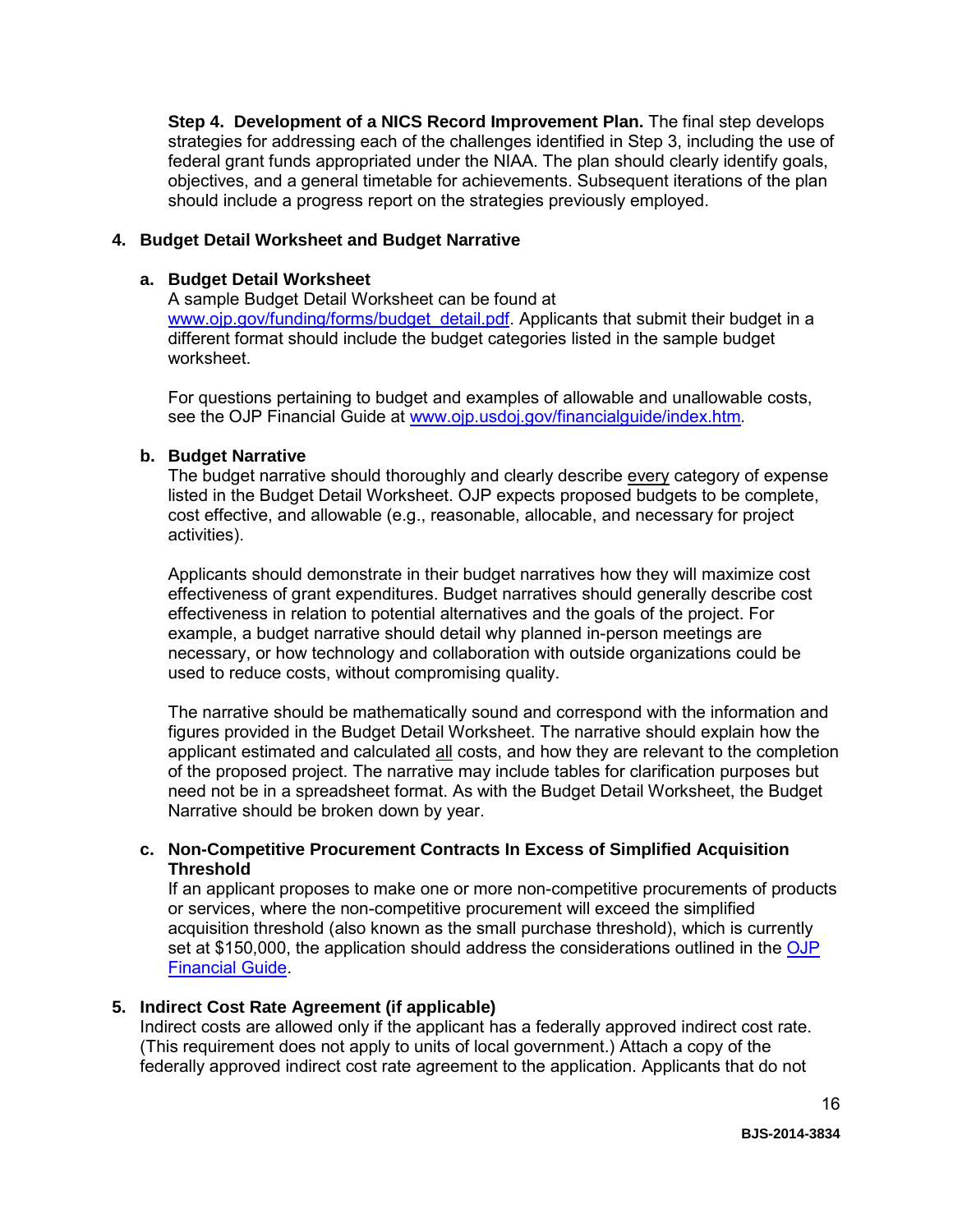have an approved rate may request one through their cognizant federal agency, which will review all documentation and approve a rate for the applicant organization, or, if the applicant's accounting system permits, costs may be allocated in the direct cost categories. For assistance with identifying your cognizant agency, please contact the Customer Service Center at 1-800-458-0786 or at [ask.ocfo@usdoj.gov.](mailto:ask.ocfo@usdoj.gov) If DOJ is the cognizant federal agency. applicants may obtain information needed to submit an indirect cost rate proposal at [www.ojp.usdoj.gov/funding/pdfs/indirect\\_costs.pdf.](http://www.ojp.usdoj.gov/funding/pdfs/indirect_costs.pdf)

#### <span id="page-16-0"></span>**6. Tribal Authorizing Resolution (if applicable)**

Tribes, tribal organizations, or third parties proposing to provide direct services or assistance to residents on tribal lands should include in their applications a resolution, a letter, affidavit, or other documentation, as appropriate, that certifies that the applicant has the legal authority from the tribe(s) to implement the proposed project on tribal lands. In those instances when an organization or consortium of tribes applies for a grant on behalf of a tribe or multiple specific tribes, the application should include appropriate legal documentation, as described above, from all tribes that would receive services or assistance under the grant. A consortium of tribes for which existing consortium bylaws allow action without support from all tribes in the consortium (i.e., without an authorizing resolution or comparable legal documentation from each tribal governing body) may submit, instead, a copy of its consortium bylaws with the application.

Applicants unable to submit an application that includes a fully-executed (i.e., signed) copy of appropriate legal documentation, as described above, consistent with the applicable tribe's governance structure, should, at a minimum, submit an unsigned, draft version of such legal documentation as part of its application (except for cases in which, with respect to a tribal consortium applicant, consortium bylaws allow action without the support of all consortium member tribes). If selected for funding, BJS will make use of and access to funds contingent on receipt of the fully-executed legal documentation.

#### <span id="page-16-1"></span>**7. Additional Attachments**

The following **required** documents should be submitted either as a single file attachment or as separate attachments:

- **a.** A copy of the approved application for certification of the state's relief from disabilities program; or indication that certification is being sought by ATF (the certification form must be approved by ATF to be eligible for funding).
- **b.** If the application does *not* include a portion of funds to improve submission of information to NICS on persons prohibited from possessing firearms for mental health reasons, the applicant must certify one of the following in the submission: (1) it already submits information to NICS on all persons prohibited from possessing firearms for mental health reasons, (2) it will focus funds on another category of qualifying NICS records that the state reasonably argues represents a greater information gap, or (3) it is prohibited by law from sharing information with NICS on persons prohibited for mental health reasons (with citations to the relevant law).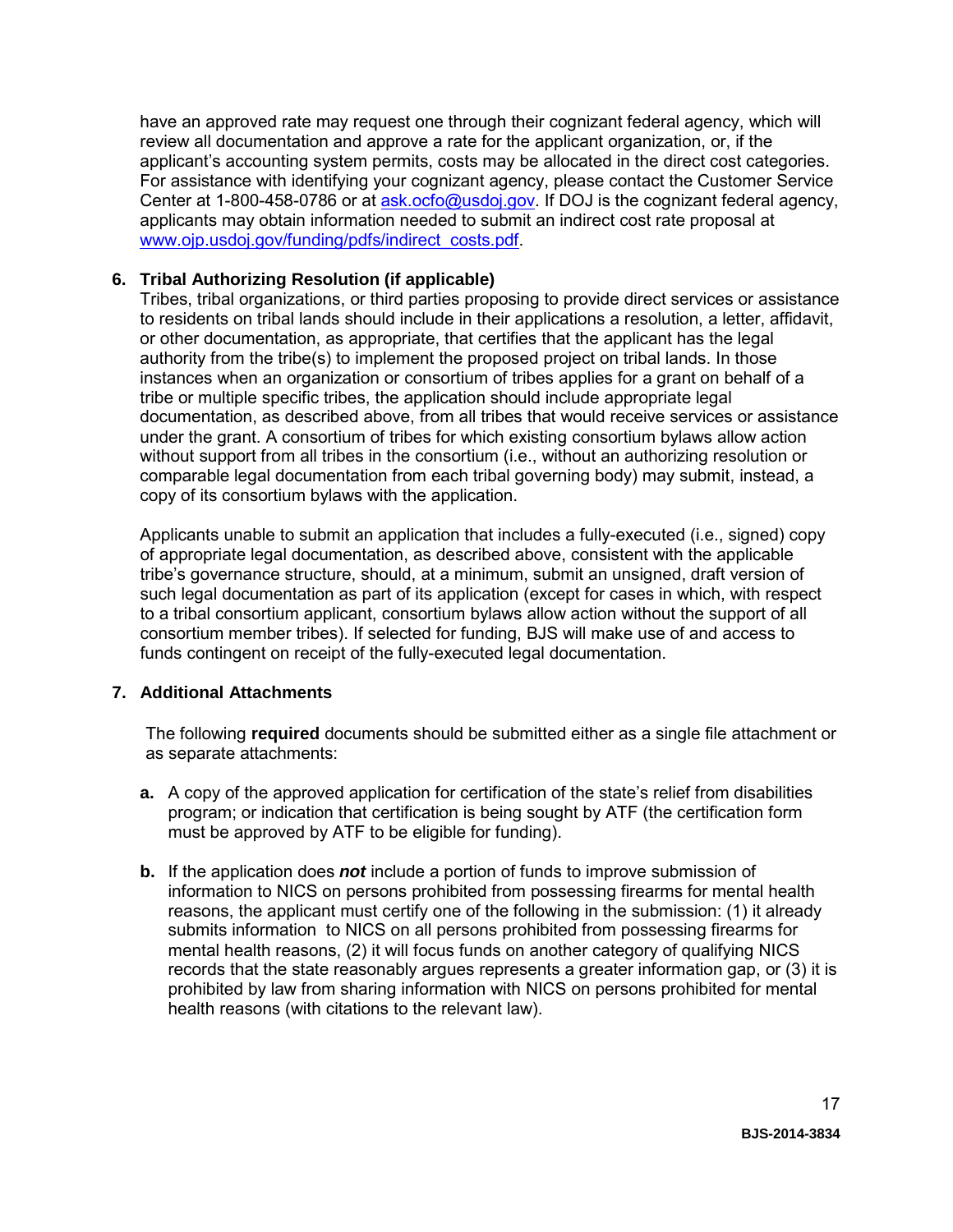#### **c. Applicant disclosure of pending applications**

Applicants are to disclose whether they have pending applications for federally funded grants or subgrants (including cooperative agreements) that include requests for funding to support the same project being proposed under this solicitation and will cover the identical cost items outlined in the budget narrative and worksheet in the application under this solicitation. The disclosure should include both direct applications for federal funding (e.g., applications to federal agencies) and indirect applications for such funding (e.g., applications to State agencies that will subaward federal funds).

OJP seeks this information to help avoid any inappropriate duplication of funding. Leveraging multiple funding sources in a complementary manner to implement comprehensive programs or projects is encouraged and is not seen as inappropriate duplication.

Applicants that have pending applications as described above are to provide the following information about pending applications submitted within the last 12 months:

- the Federal or State funding agency
- the solicitation name/project name
- the point of contact information at the applicable funding agency.

| <b>Federal or</b><br><b>State</b><br><b>Funding</b><br><b>Agency</b>               | <b>Solicitation</b><br>Name/Project<br><b>Name</b>                                               | Name/Phone/E-mail for Point of Contact at<br><b>Funding Agency</b> |
|------------------------------------------------------------------------------------|--------------------------------------------------------------------------------------------------|--------------------------------------------------------------------|
| DOJ/COPS                                                                           | <b>COPS Hiring</b><br>Program                                                                    | Jane Doe, 202/000-0000; jane.doe@usdoj.gov                         |
| HHS/<br>Substance<br>Abuse &<br>Mental Health<br><b>Services</b><br>Administration | Drug Free<br>Communities<br>Mentoring Program/<br>North County Youth<br><b>Mentoring Program</b> | John Doe, 202/000-0000; john.doe@hhs.gov                           |

Applicants should include the table as a separate attachment, with the file name "Disclosure of Pending Applications," to their application. Applicants that do not have pending applications as described above are to include a statement to this effect in the separate attachment page (e.g., "[Applicant Name on SF-424] does not have pending applications submitted within the last 12 months for federally funded grants or subgrants (including cooperative agreements) that include requests for funding to support the same project being proposed under this solicitation and will cover the identical cost items outlined in the budget narrative and worksheet in the application under this solicitation.").

#### <span id="page-17-0"></span>**8. Accounting System and Financial Capability Questionnaire**

Any applicant (other than an individual) that is a non-governmental entity and that has not received any award from OJP within the past 3 years must download, complete, and submit this [form.](http://www.ojp.usdoj.gov/funding/forms/financial_capability.pdf)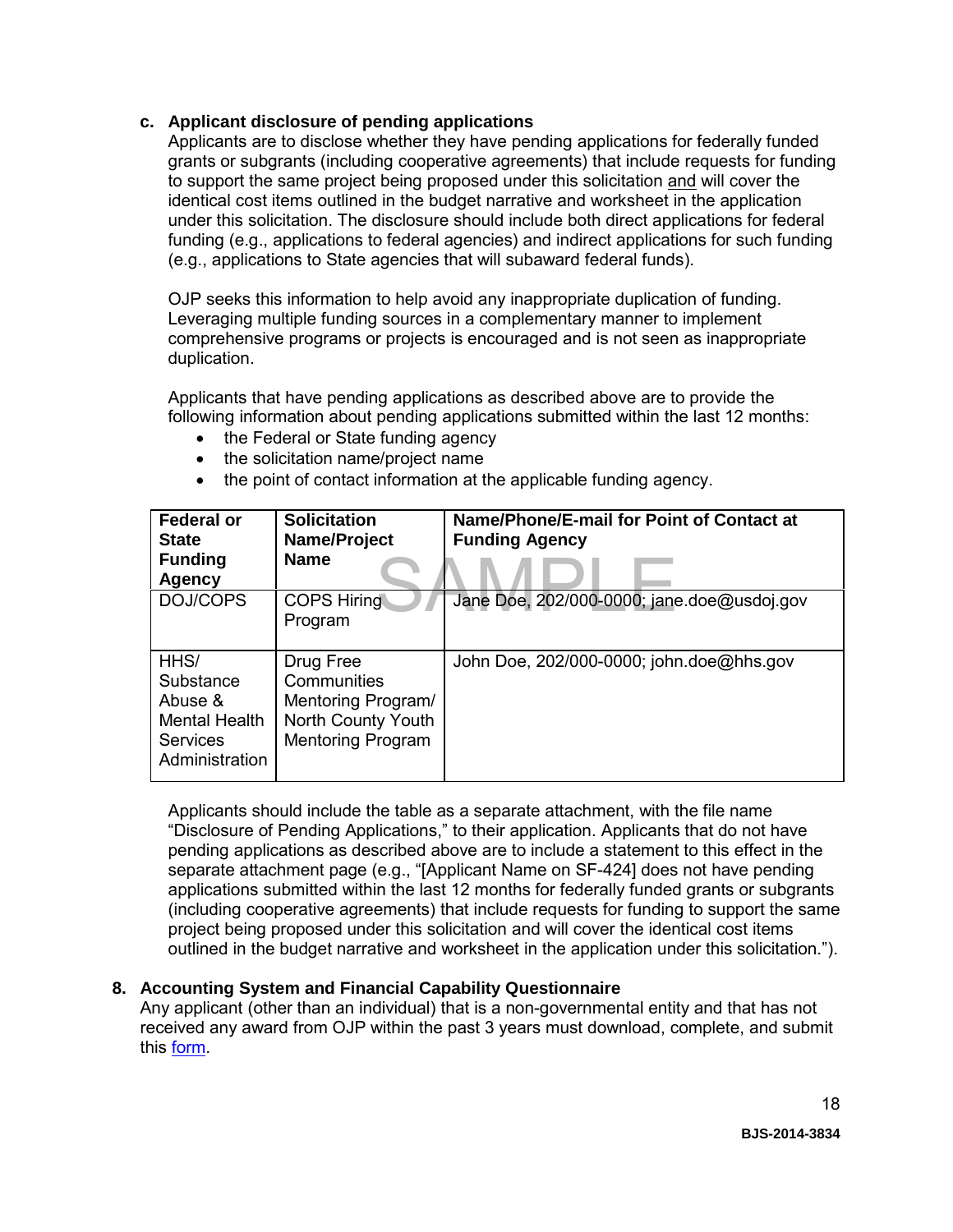### <span id="page-18-0"></span>**Selection Criteria**

All applications must be responsive to this solicitation. Applicants are strongly encouraged to review the evaluation criteria BJS will use in making funding decisions before deciding whether to submit an application for this solicitation. Applicants should understand that applications should respond to priorities identified and that full funding may not be possible for all proposed activities. **For FY 2014 NARIP grants, completeness of the application in terms of all required information will be a key consideration for BJS.** Awards will also be based on the following review criteria:

#### **(1) Statement of the Problem as Described in the Program Narrative (25%)**

- the program narrative must describe each proposed task in accordance with the priority program goals. Applications should address how proposed activities directly relate to the improvement of the NICS.
- applications should specifically address the FY 2014 Priority Area— Improve Reporting of Mental Health Information to NICS.

#### **(2) Project/Program Design and Implementation (20%)**

- the extent to which the application recognizes the role of the courts in ensuring complete records.
- the extent to which the proposal appears reasonable in light of the applicant's current level of system development and statutory framework.
- the extent to which the application demonstrates the technical feasibility of the proposed task(s) and details the specific implementation plan to achieve the intended deliverables.

#### **(3) Capabilities and Competencies (25%)**

- evidence of the applicant's progress in record quality improvement efforts.
- the extent to which the applicant has fulfilled goals of previous NARIP and/or NCHIP awards, including consideration of the total funds already awarded and expended funds from previous awards
- the applicant's commitment to the national record system as evidenced by membership in the FBI's Interstate Identification Index and participation in the National Fingerprint File, and the current status of development of its criminal records and related records.

#### **(4) Plan for Collecting the Data Required for this Solicitation's Performance Measures (5%)**

• the extent to which the data collection plan addresses required performance measures.

#### **(5) Budget: complete; reasonable and allowable; cost effective; and necessary for project activities (10%)**

• the reasonableness of the budget, including the basis of the estimates, nature of the proposed expenditures, and their relation to the priorities identified herein.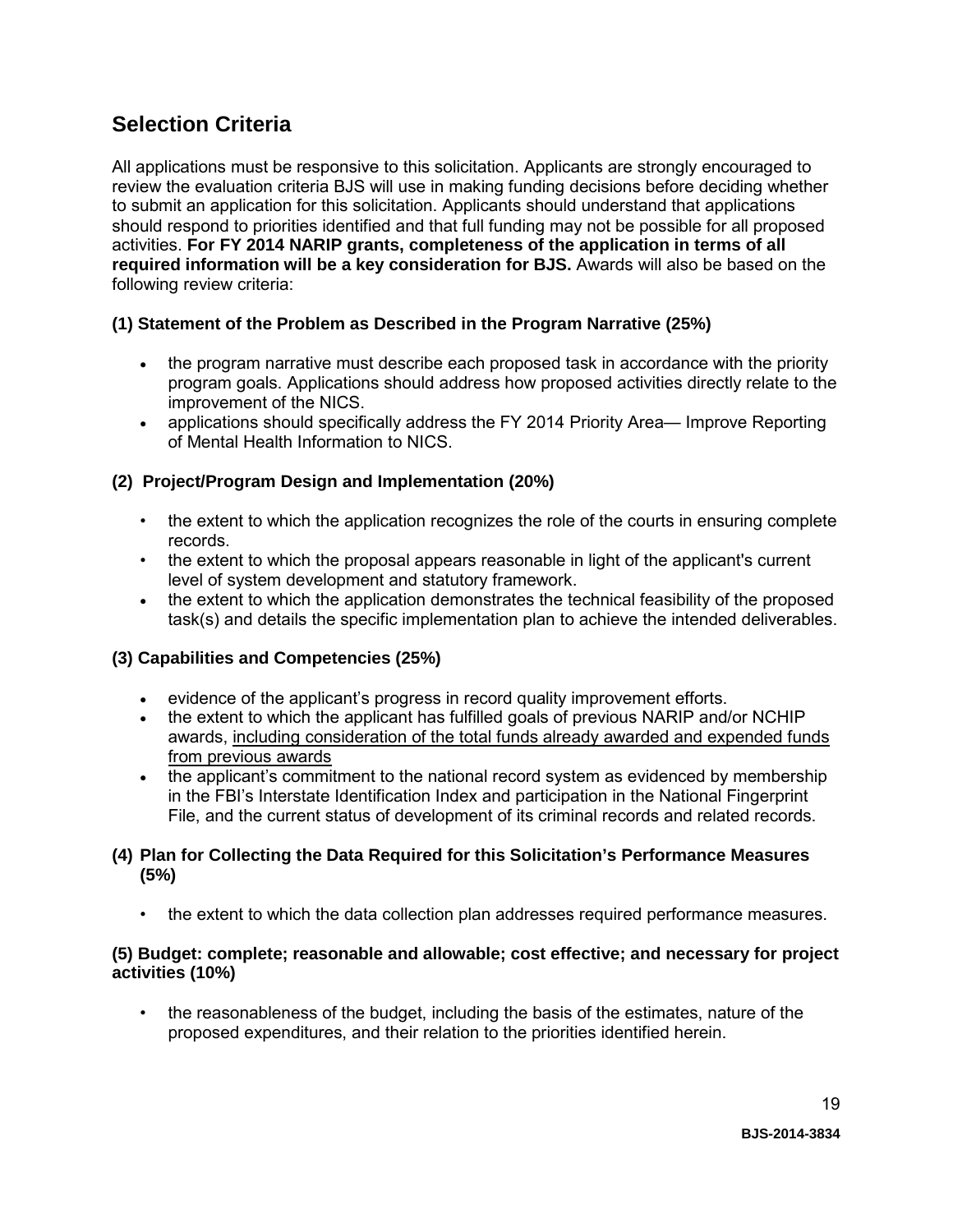#### **(6) Impact/Outcomes and Evaluation (15%)**

• the extent to which the application identifies the anticipated outcomes of the proposed project(s) in **quantifiable** terms to demonstrate the anticipated level of impact at the national level.

### <span id="page-19-0"></span>**Review Process**

OJP is committed to ensuring a fair and open process for awarding grants. BJS reviews the application to make sure that the information presented is reasonable, understandable, measurable, and achievable, as well as consistent with the solicitation.

Peer reviewers will review the applications submitted under this solicitation that meet basic minimum requirements. BJS may use internal peer reviewers, external peer reviewers, or a combination, to review the applications. An external peer reviewer is an expert in the subject matter of a given solicitation who is NOT a current DOJ employee. An internal reviewer is a current DOJ employee who is well-versed or has expertise in the subject matter of this solicitation. A peer review panel will evaluate, score, and rate applications that meet basic minimum requirements. Peer reviewers' ratings and any resulting recommendations are advisory only. In addition to peer review ratings, considerations for award recommendations and decisions may include, but are not limited to, underserved populations, geographic diversity, strategic priorities, past performance, and available funding.

The Office of the Chief Financial Officer, in consultation with BJS, reviews applications for potential discretionary awards to evaluate the fiscal integrity and financial capability of applicants, examines proposed costs to determine if the Budget Detail Worksheet and Budget Narrative accurately explain project costs, and determines whether costs are reasonable, necessary, and allowable under applicable federal cost principles and agency regulations.

All final award decisions will be made by the Director of BJS, who may consider factors including, but not limited to, underserved populations, geographic diversity, strategic priorities, past performance, and available funding.

### <span id="page-19-1"></span>**Additional Requirements**

Applicants selected for awards must agree to comply with additional legal requirements upon acceptance of an award. OJP encourages applicants to review the information pertaining to these additional requirements prior to submitting an application. Additional information for each requirement can be found at [www.ojp.usdoj.gov/funding/other\\_requirements.htm.](http://www.ojp.usdoj.gov/funding/other_requirements.htm)

- [Civil Rights Compliance](http://www.ojp.usdoj.gov/about/ocr/statutes.htm)
- Civil Rights Compliance Specific to State Administering Agencies
- Faith-Based and Other Community Organizations
- Confidentiality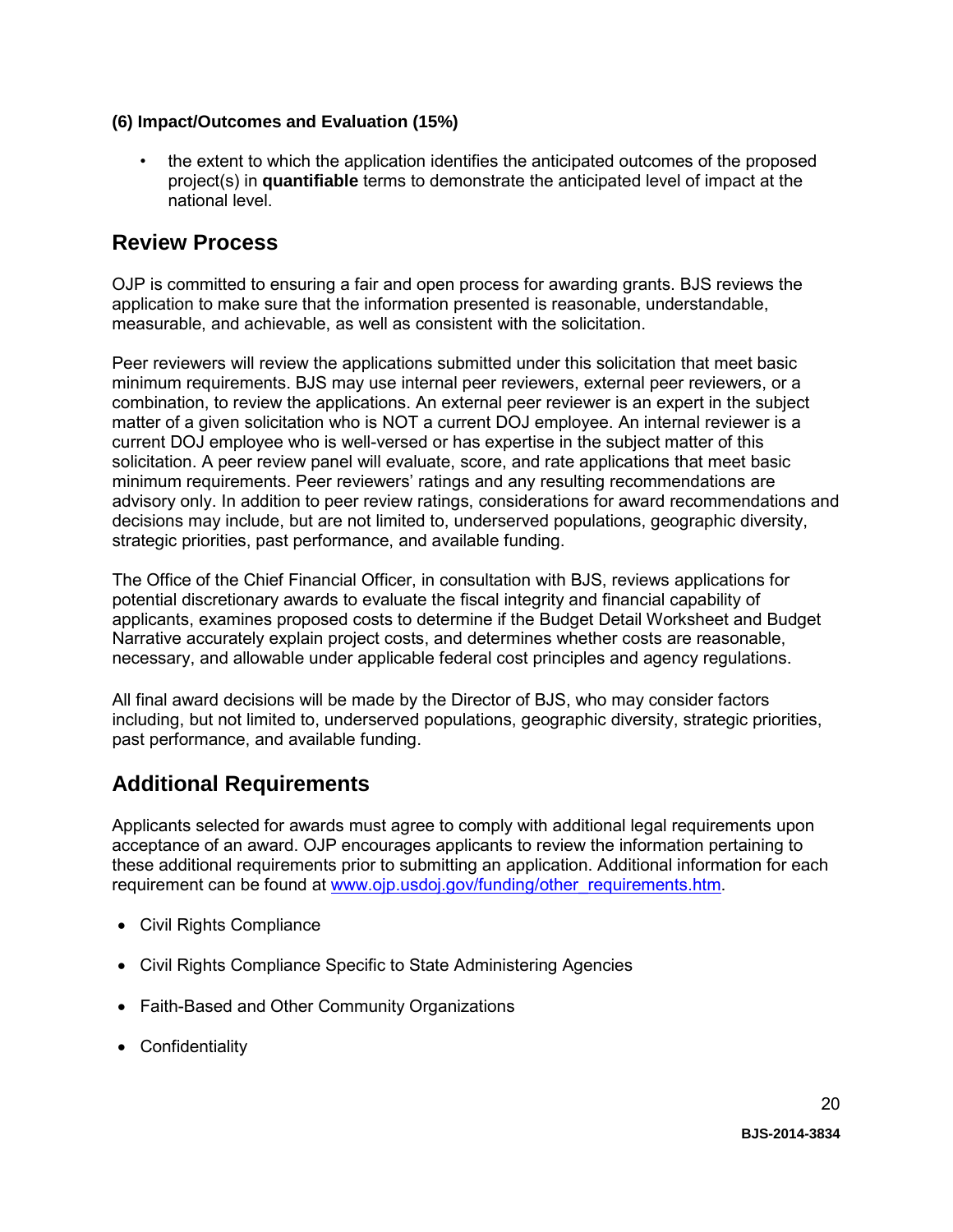- Research and the Protection of Human Subjects
- Anti-Lobbying Act
- Financial and Government Audit Requirements
- Reporting of Potential Fraud, Waste, and Abuse, and Similar Misconduct
- National Environmental Policy Act (NEPA)
- DOJ Information Technology Standards (if applicable)
- Single Point of Contact Review
- Non-Supplanting of State or Local Funds
- Criminal Penalty for False Statements
- Compliance with [Office of Justice Programs Financial Guide](http://www.ojp.usdoj.gov/financialguide/index.htm)
- Suspension or Termination of Funding
- Non-profit Organizations
- For-profit Organizations
- Government Performance and Results Act (GPRA)
- Rights in Intellectual Property
- Federal Funding Accountability and Transparency Act of 2006 (FFATA)
- Awards in Excess of \$5,000,000 Federal Taxes Certification Requirement
- Active SAM Registration
- Policy and Guidance for Approval, Planning, and Reporting of Conferences (including Meetings and Trainings)
- OJP Training Guiding Principles for Grantees and Subgrantees

### <span id="page-20-0"></span>**How to Apply**

Applicants must register in, and submit applications through Grants.gov, a "one-stop storefront" to find federal funding opportunities and apply for funding. Find complete instructions on how to register and submit an application at [www.Grants.gov.](http://www.grants.gov/) Applicants that experience technical difficulties during this process should call the Grants.gov Customer Support Hotline at **800**-**518**- **4726** or **606–545–5035**, 24 hours a day, 7 days a week, except federal holidays. Registering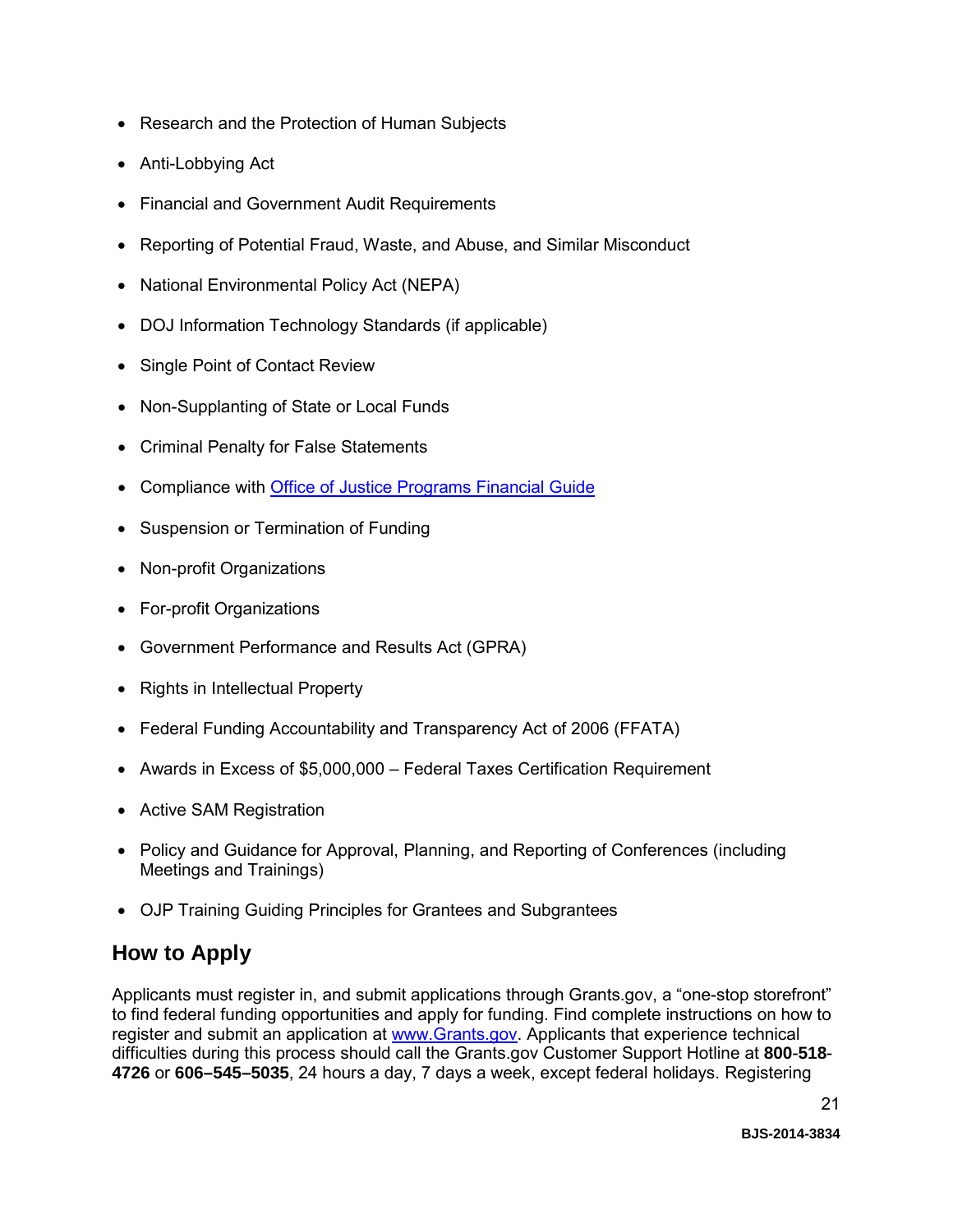with Grants.gov is a one-time process; however, **processing delays may occur, and it can take several weeks** for first-time registrants to receive confirmation and a user password. OJP encourages applicants to **register several weeks before** the application submission deadline. In addition, OJP urges applicants to submit applications 72 hours prior to the application due date to allow time to receive validation messages or rejection notifications from Grants.gov, and to correct in a timely fashion any problems that may have caused a rejection notification.

BJS strongly encourages all prospective applicants to sign up for Grants.gov email notifications regarding this solicitation. If this solicitation is cancelled or modified, individuals who sign up with Grants.gov for updates will be notified.

**Note on File Names and File Types: Grants.gov only permits the use of certain specific characters in names of attachment files. Valid file names may include only the characters shown in the table below. Grants.gov is designed to reject any application that includes an attachment(s) with a file name that contains any characters not shown in the table below. Grants.gov is designed to forward successfully submitted applications to OJP's Grants Management System (GMS).**

| <b>Characters</b>                  | <b>Special Characters</b>                                        |                      |                       |
|------------------------------------|------------------------------------------------------------------|----------------------|-----------------------|
| Upper case $(A - Z)$               | Parenthesis (                                                    | Curly braces $\{ \}$ | Square brackets []    |
| Lower case $(a - z)$               | Ampersand (&)                                                    | Tilde $(\sim)$       | Exclamation point (!) |
| Underscore (                       | Comma $($ , $)$                                                  | Semicolon (; )       | Apostrophe (          |
| Hyphen<br>$\overline{\phantom{a}}$ | At sign $(Q)$                                                    | Number sign (#)      | Dollar sign (\$)      |
| Space                              | Percent sign (%)                                                 | Plus sign $(+)$      | Equal sign $(=)$      |
| Period (.)                         | When using the ampersand (&) in XML, applicants must use the "&" |                      |                       |
|                                    | format.                                                          |                      |                       |

**GMS does not accept executable file types as application attachments**. These disallowed file types include, but are not limited to, the following extensions: ".com," ".bat," ".exe," ".vbs," ".cfg," ".dat," ".db," ".dbf," ".dll," ".ini," ".log," ".ora," ".sys," and ".zip." GMS may reject applications with files that use these extensions. It is important to allow time to change the type of file(s) if the application is rejected.

All applicants are required to complete the following steps:

- **1. Acquire a Data Universal Numbering System (DUNS) number.** In general, the Office of Management and Budget requires that all applicants (other than individuals) for federal funds include a DUNS number in their applications for a new award or a supplement to an existing award. A DUNS number is a unique nine-digit sequence recognized as the universal standard for identifying and differentiating entities receiving federal funds. The identifier is used for tracking purposes and to validate address and point of contact information for federal assistance applicants, recipients, and subrecipients. The DUNS number will be used throughout the grant life cycle. Obtaining a DUNS number is a free, one-time activity. Call Dun and Bradstreet at 866-705-5711 to obtain a DUNS number or apply online at [www.dnb.com.](http://www.dnb.com/) A DUNS number is usually received within 1–2 business days.
- **2. Acquire registration with the System for Award Management (SAM).** SAM is the repository for standard information about federal financial assistance applicants, recipients,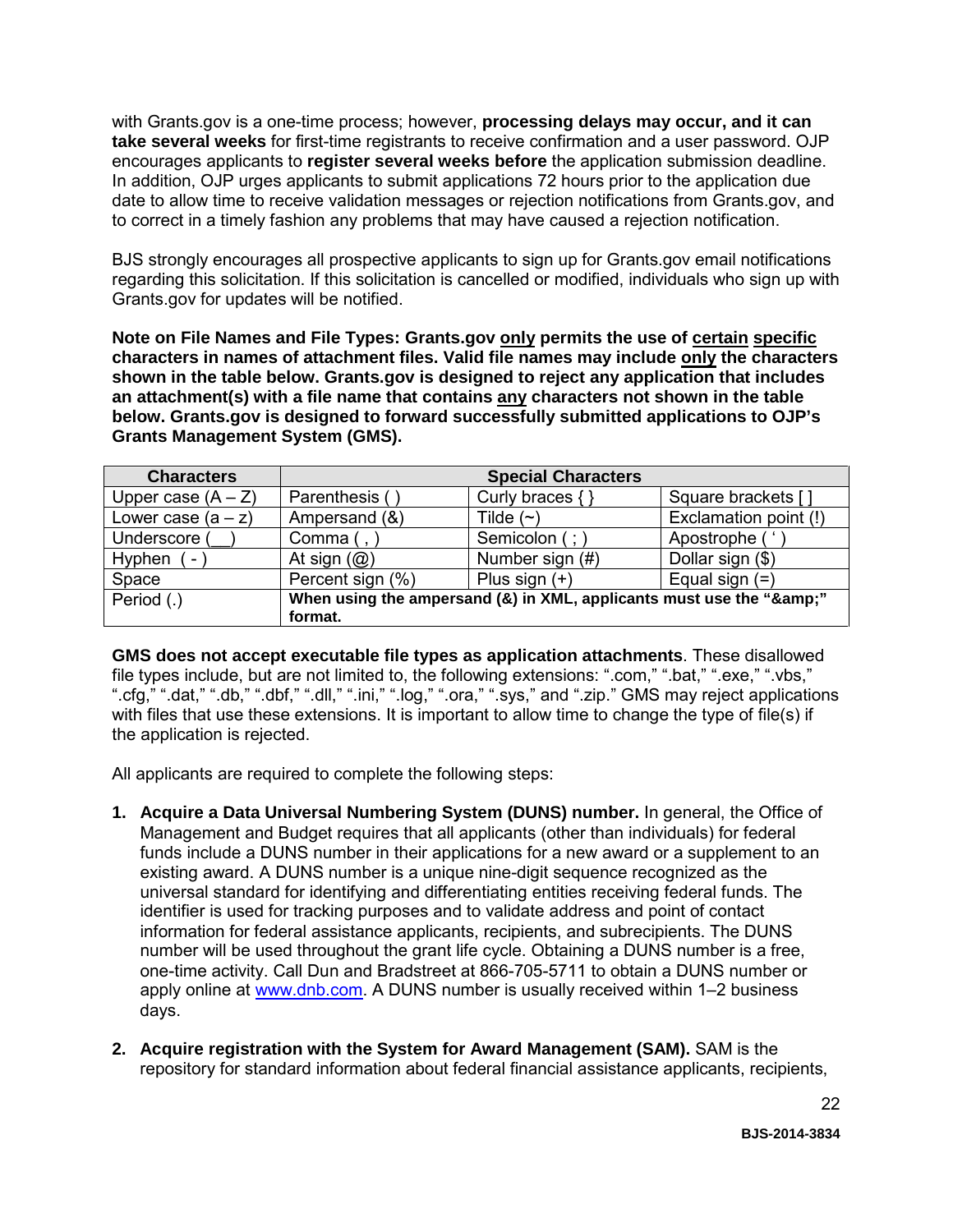and subrecipients. OJP requires all applicants (other than individuals) for federal financial assistance to maintain current registrations in the SAM database. Applicants must be registered in SAM to successfully register in Grants.gov. Applicants must **update or renew their SAM registration annually** to maintain an active status.

Applications cannot be successfully submitted in Grants.gov until Grants.gov receives the SAM registration information. The information transfer from SAM to Grants.gov can take up to 48 hours. OJP recommends that the applicant register or renew registration with SAM as early as possible.

Information about SAM registration procedures can be accessed at [www.sam.gov.](http://www.sam.gov/)

- **3. Acquire an Authorized Organization Representative (AOR) and a Grants.gov username and password**. Complete the AOR profile on Grants.gov and create a username and password. The applicant organization's DUNS number must be used to complete this step. For more information about the registration process, go to [www.grants.gov/applicants/get\\_registered.jsp.](http://www.grants.gov/applicants/get_registered.jsp)
- **4. Acquire confirmation for the AOR from the E-Business Point of Contact (E-Biz POC).**  The E-Biz POC at the applicant organization must log into Grants.gov to confirm the applicant organization's AOR. Note that an organization can have more than one AOR.
- **5. Search for the funding opportunity on Grants.gov.** Use the following identifying information when searching for the funding opportunity on Grants.gov. The Catalog of Federal Domestic Assistance number for this solicitation is 16.813, titled "NICS Act Record Improvement Program (NARIP)," and the funding opportunity number is BJS-2014-3834.
- **6. Complete the Disclosure of Lobbying Activities.** All applicants must complete this information. Applicants that expend any funds for lobbying activities must provide the detailed information requested on the form *Disclosure of Lobbying Activities* (SF-LLL). Applicants that do not expend any funds for lobbying activities should enter "N/A" in the required highlighted fields.
- **7. Submit a valid application consistent with this solicitation by following the directions in Grants.gov.** Within 24–48 hours after submitting the electronic application, the applicant should receive an e-mail validation message from Grants.gov. The message will state whether the application has been received and validated, or rejected due to errors, with an explanation. It is possible to first receive a message indicating that the application is received and then receive a rejection notice a few minutes or hours later. Submitting well ahead of the deadline provides time to correct the problem(s) that caused the rejection. **Important:** OJP urges applicants to submit applications **at least 72 hours prior** to the application due date to allow time to receive validation messages or rejection notifications from Grants.gov, and to correct in a timely fashion any problems that may have caused a rejection notification.

Click [here](http://www.grants.gov/web/grants/applicants/organization-registration.html) for further details on DUNS, SAM, and Grants.gov registration steps and timeframes.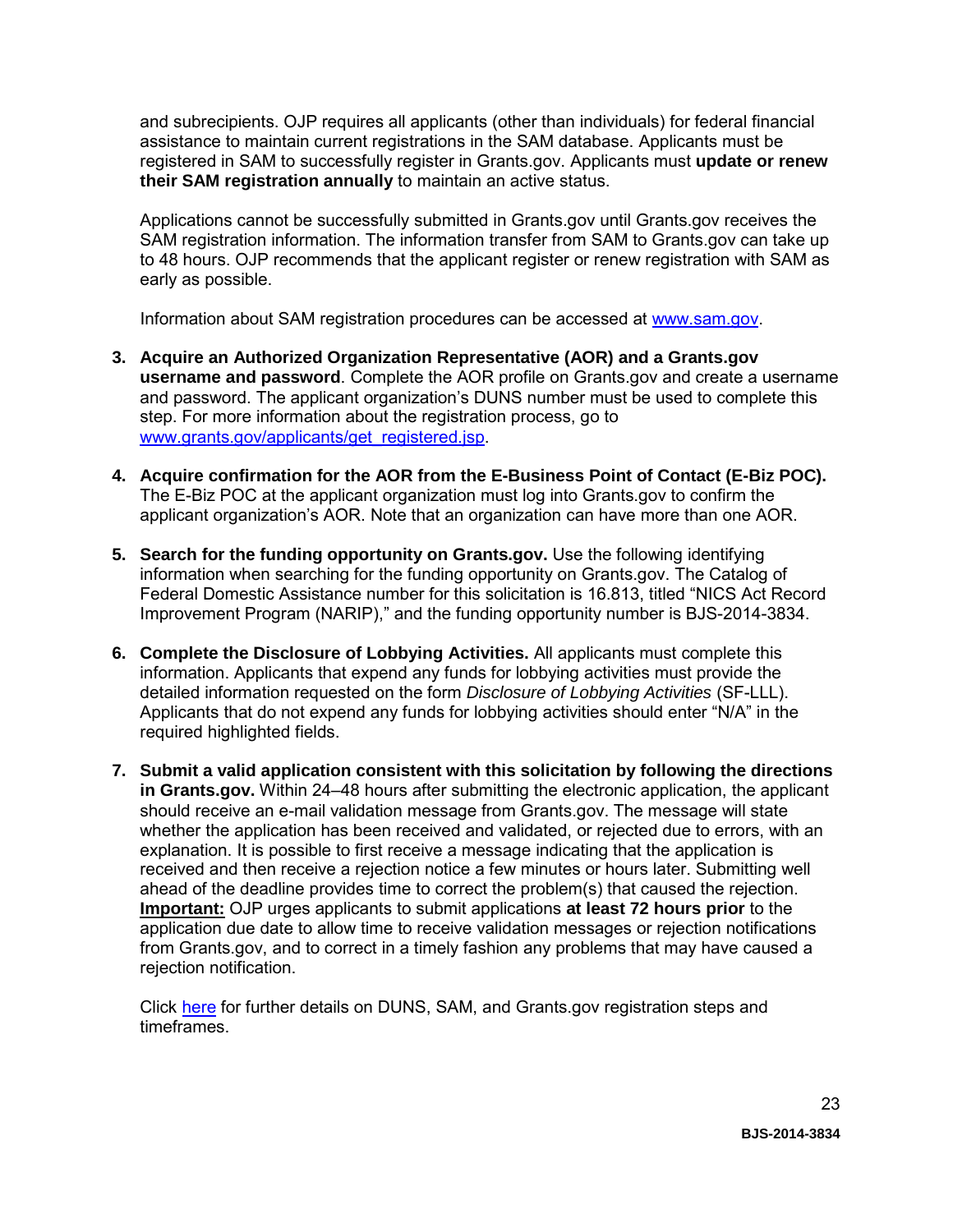#### **Note: Duplicate Applications**

If an applicant submits multiple versions of an application, BJS will review only the most recent valid version submitted.

#### **Experiencing Unforeseen Grants.gov Technical Issues**

Applicants that experience unforeseen Grants.gov technical issues beyond their control that prevent them from submitting their application by the deadline must e-mail the BJS contact identified in the Contact Information section on page 2 **within 24 hours after the application deadline** and request approval to submit their application. The e-mail must describe the technical difficulties, and include a timeline of the applicant's submission efforts, the complete grant application, the applicant's DUNS number, and any Grants.gov Help Desk or SAM tracking number(s). **Note: BJS** *does not* **automatically approve requests***.* After the program office reviews the submission, and contacts the Grants.gov or SAM Help Desks to validate the reported technical issues, OJP will inform the applicant whether the request to submit a late application has been approved or denied. If OJP determines that the applicant failed to follow all required procedures, which resulted in an untimely application submission, OJP will deny the applicant's request to submit their application.

The following conditions are generally insufficient to justify late submissions:

- failure to register in SAM or Grants.gov in sufficient time
- failure to follow Grants.gov instructions on how to register and apply as posted on its Web site
- failure to follow each instruction in the OJP solicitation
- technical issues with the applicant's computer or information technology environment, including firewalls.

Notifications regarding known technical problems with Grants.gov, if any, are posted at the top of the OJP funding webpage at [www.ojp.usdoj.gov/funding/solicitations.htm.](http://www.ojp.gov/funding/solicitations.htm)

### <span id="page-23-0"></span>**Provide Feedback to OJP**

To assist OJP in improving its application and award processes, we encourage applicants to provide feedback on this solicitation, the application submission process, and/or the application review/peer review process. Provide feedback to [OJPSolicitationFeedback@usdoj.gov.](mailto:OJPSolicitationFeedback@usdoj.gov)

**IMPORTANT:** This e-mail is for feedback and suggestions only. Replies are **not** sent from this mailbox. If you have specific questions on any program or technical aspect of the solicitation, **you must** directly contact the appropriate number or e-mail listed on the front of this solicitation document. These contacts are provided to help ensure that you can directly reach an individual who can address your specific questions in a timely manner.

If you are interested in being a reviewer for other OJP grant applications, please e-mail your resume to [ojppeerreview@lmbps.com.](mailto:ojppeerreview@lmbps.com) The OJP Solicitation Feedback email account will not forward your resume. **Note:** Neither you nor anyone else from your organization can be a peer reviewer in a competition in which you or your organization have submitted an application.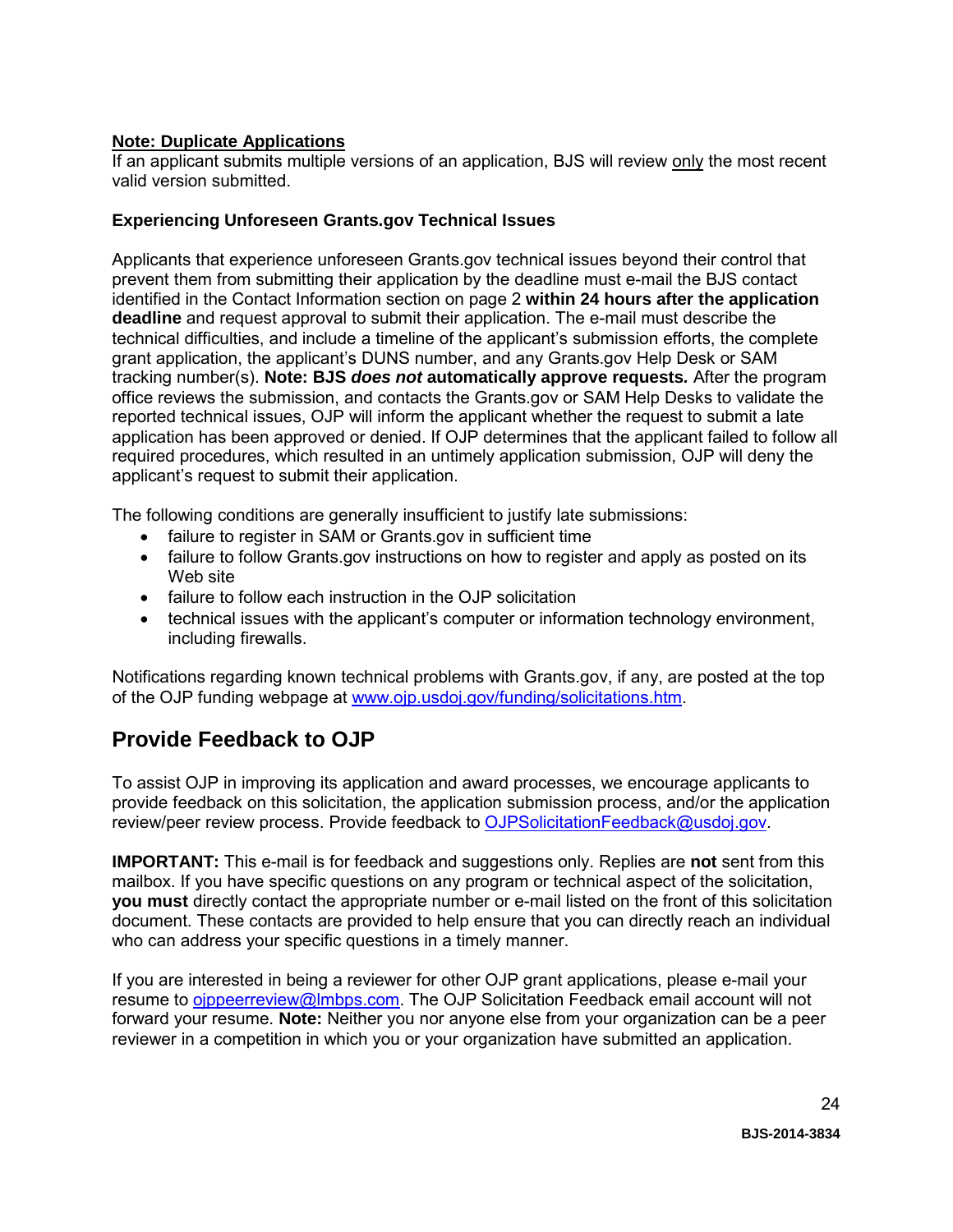### **Application Checklist**

### <span id="page-24-0"></span>**FY 2014 NICS Act Record Improvement Program (NARIP)**

This application checklist has been created to assist in developing an application.

#### **What an Applicant Should Do:**

| Prior to Registering in Grants.gov:                             |               |
|-----------------------------------------------------------------|---------------|
| Acquire a DUNs Number                                           | (see page 22) |
| Acquire or renew registration with SAM                          | (see page 22) |
| To Register with Grants.gov.                                    |               |
| Acquire AOR and Grants.gov username/password                    | (see page 23) |
| Acquire AOR confirmation from the E-Biz POC                     | (see page 23) |
| To Find Funding Opportunity:                                    |               |
| Search for the funding opportunity on Grants.gov                | (see page 23) |
| Download Funding Opportunity and Application Package            | (see page 23) |
| Sign up for Grants.gov email notifications (optional)           | (see page 22) |
| Read <b>Important Notice: Applying for Grants in Grants.gov</b> |               |

#### **General Requirements**:

L Review ["Other Requirements"](http://www.ojp.usdoj.gov/funding/other_requirements.htm) webpage

#### **Eligibility Requirements:**

Agency Designated by the Governor to Administer NCHIP/State Court Agency/Federally recognized Indian tribal government

#### **What an Application Should Include:**

| Application for Federal Assistance (SF-424)                                        | (see page 12)                                                                      |
|------------------------------------------------------------------------------------|------------------------------------------------------------------------------------|
| <b>Project Abstract</b>                                                            | (see page 12)                                                                      |
| <b>Program Narrative</b>                                                           | (see page 13)                                                                      |
| NICS Record Improvement Plan                                                       | (see page 14)                                                                      |
| <b>Budget Detail Worksheet</b>                                                     | (see page 16)                                                                      |
| <b>Budget Narrative</b>                                                            | (see page 16)                                                                      |
| Employee Compensation Waiver request and justification (if applicable)             | (see page 9)                                                                       |
|                                                                                    | Read OJP policy and guidance on "conference" approval, planning, and reporting     |
| available at www.ojp.gov/funding/confcost.htm                                      | (see page 9)                                                                       |
| Disclosure of Lobbying Activities (SF-LLL)" if applicable" (see page 23)           |                                                                                    |
|                                                                                    |                                                                                    |
| Indirect Cost Rate Agreement (if applicable)                                       | (see page 16)                                                                      |
| Tribal Authorizing Resolution (if applicable)                                      | (see page 17)                                                                      |
| <b>Additional Attachments</b>                                                      | (see page 17)                                                                      |
|                                                                                    | Copy of approved ATF certification form for relief from disabilities provision (or |
|                                                                                    | statement indicating the applicant is working with ATF toward certification in FY  |
| 2014, subject to ATF concurrence)                                                  |                                                                                    |
| If application does <b>not</b> request a portion of funds to improve submission of |                                                                                    |
| mental health information to NICS, certification for one of the following:         |                                                                                    |
| already submits all qualifying mental health information to NICS;                  |                                                                                    |
|                                                                                    |                                                                                    |